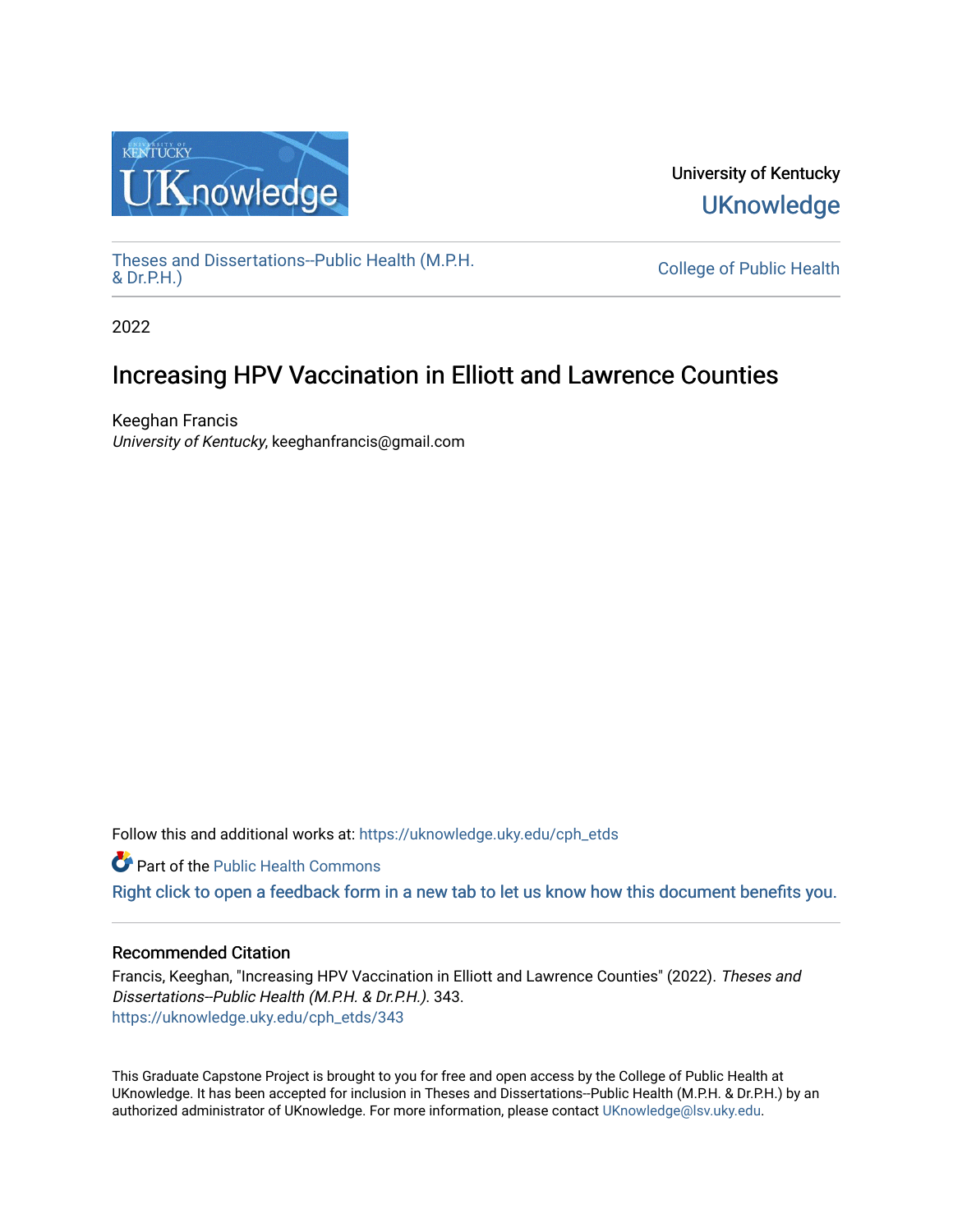# STUDENT AGREEMENT:

I represent that my capstone and abstract are my original work. Proper attribution has been given to all outside sources. I understand that I am solely responsible for obtaining any needed copyright permissions. I have obtained needed written permission statement(s) from the owner(s) of each third-party copyrighted matter to be included in my work, allowing electronic distribution (if such use is not permitted by the fair use doctrine) which will be submitted to UKnowledge as Additional File.

I hereby grant to The University of Kentucky and its agents the irrevocable, non-exclusive, and royalty-free license to archive and make accessible my work in whole or in part in all forms of media, now or hereafter known. I agree that the document mentioned above may be made available immediately for worldwide access unless an embargo applies.

I retain all other ownership rights to the copyright of my work. I also retain the right to use in future works (such as articles or books) all or part of my work. I understand that I am free to register the copyright to my work.

# REVIEW, APPROVAL AND ACCEPTANCE

The document mentioned above has been reviewed and accepted by the student's advisor, on behalf of the advisory committee, and by the Director of Graduate Studies (DGS), on behalf of the program; we verify that this is the final, approved version of the student's capstone including all changes required by the advisory committee. The undersigned agree to abide by the statements above.

> Keeghan Francis, Student Angela Carman, Committee Chair Dr. Sarah Wackerbarth, Director of Graduate Studies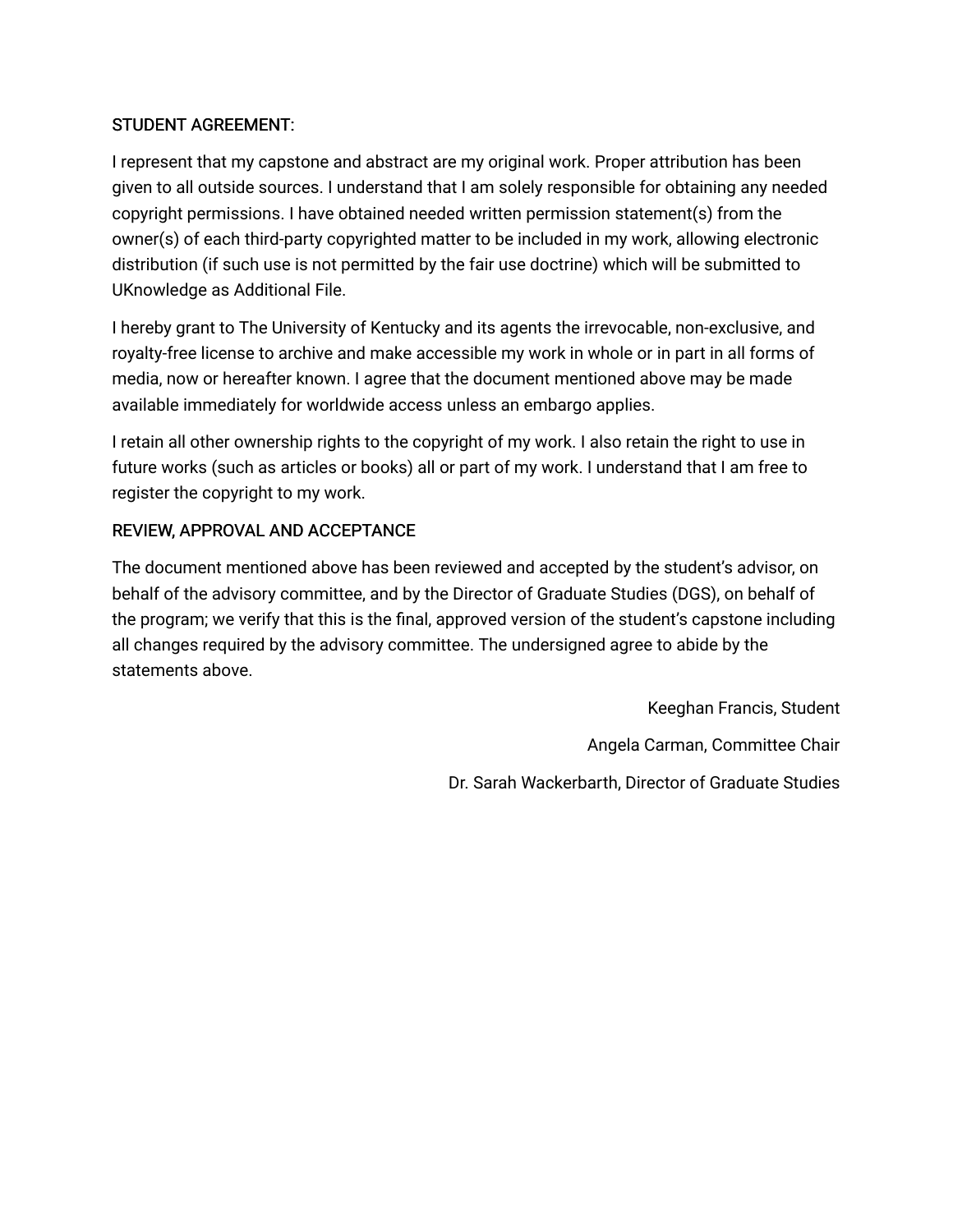#### **Target Population and Need**

#### *Burden of Cervical Cancer*

Despite effective measures for prevention and early diagnosis, cervical cancer remains a pervasive disease in certain regions of the United States. In the United States in 2018, cervical cancer was diagnosed in 8 people per 100,000; of all states, Kentucky ranks among the top ten for highest cervical cancer incidence and mortality  $1$ . In the Commonwealth, there were 8.9 cases per 100,000 and 2.6 deaths per 100,000 due to cervical cancer in 2020<sup>2</sup>. Within Kentucky, Appalachian regions report even higher rates of cervical cancer diagnosis and mortality. While non-Appalachian regions reported 8.8 diagnoses per 100,000, in Appalachia, there were 12.6 diagnoses per 100,000<sup>2</sup>. Consequently, there are also more cervical cancer related deaths in Appalachian regions than non-Appalachian regions. In 2018, there were 3.5 cervical cancer

deaths in Appalachia, compared to only 2.3 cervical cancer related deaths in non-Appalachian regions<sup>2</sup>.

While death is the most serious negative health outcome related to cervical cancer, the disease and treatment can be disruptive.

Cervical cancer can be accompanied

Age-Adjusted Cancer Incidence Rates in Kentucky Cervix Uteri, 2014 - 2018 By Appalachian Region Age-Adjusted to the 2000 U.S. Standard Million Population Kentucky Rate: 9.8 / per 100,000  $\Box$  8.8  $126$ All rates per 100,000.<br>15, 2022. Based on data released Nov 2020. Data accessed March C 2022 Kentucky Cancer Registry.

by abnormal bleeding and pelvic pain<sup>3</sup>. Because cervical cancer may spread to other areas of the body, swift treatment is important. Treatment may include surgery, radiation, chemotherapy, targeted therapy and immunotherapy, which can all cause physical side effects<sup>3</sup>. Additionally, cervical cancer treatment may pose a financial and mental burden on both patients and families <sup>3</sup>.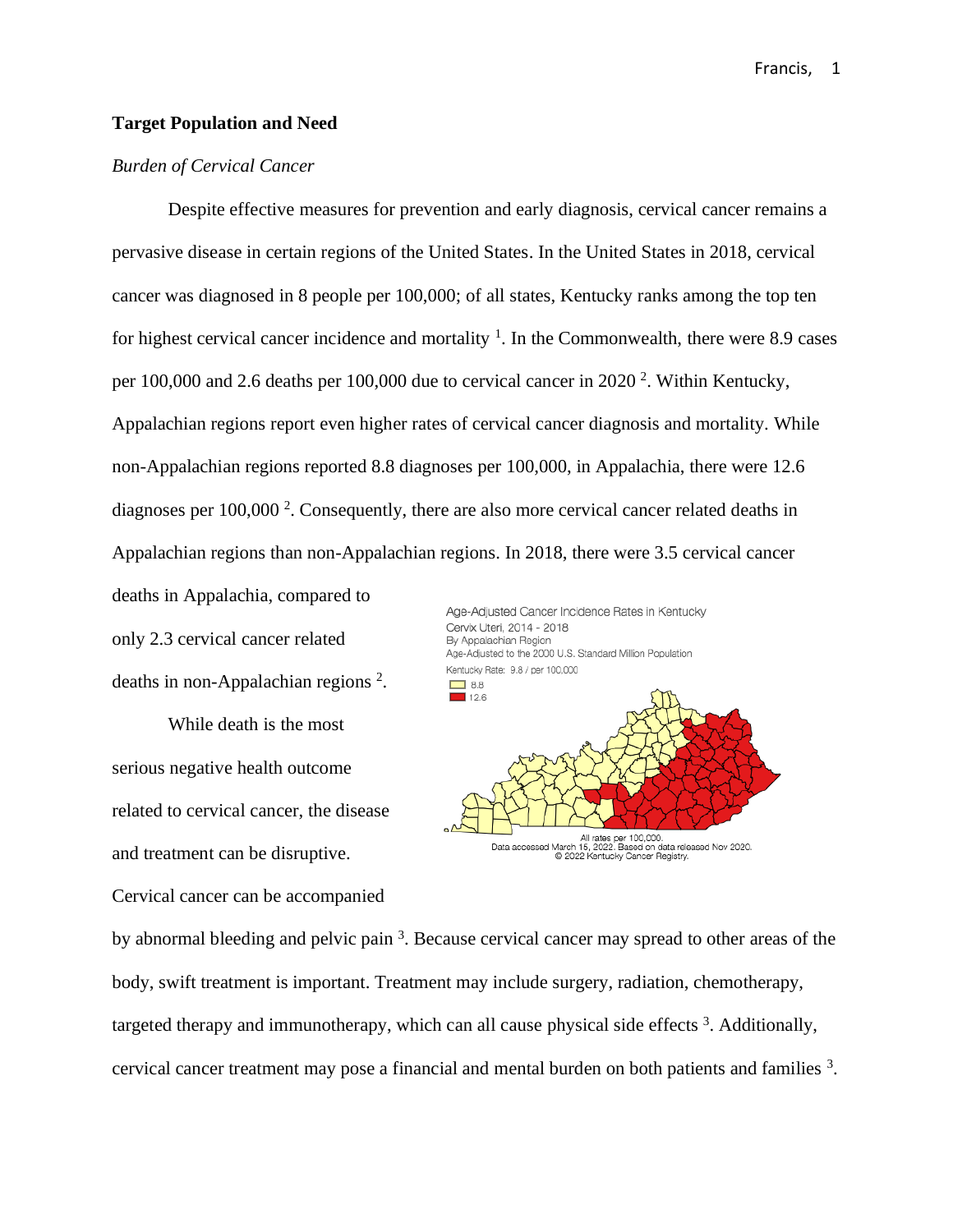### *Risk Factors for Cervical Cancer*

There are several risk factors that increase the likelihood of cervical cancer diagnosis. These factors include increased age, smoking and tobacco use, giving birth to more than three children, and being on birth control pills for more than five years <sup>4</sup>. Additionally, risk of cervical cancer increases with an increased number of sexual partners<sup>4</sup>. Human Papilloma Virus (HPV) is a sexually transmitted infection that can lead to several different types of cancer. While not all HPV infections will lead to cancer, there are 13 known types of HPV that can lead to cancer <sup>5</sup>. It is estimated that nearly 90% of all cervical and anal cancers are related to HPV infection, but HPV is the most common cancer resulting from HPV infection<sup>5</sup>. By age 50, 4 out of 5 women will have contracted some type of HPV in their lifetime, though not all every HPV type results in cancer<sup>5</sup>.

There are currently screenings that can be performed to test for both HPV and cervical cancer. The most recent guidelines from the American Cancer Society (2020) recommends that women are tested for HPV every 5 years along with a Pap test, which examines the presence of cancerous cells in the cervix. These tests should begin at 25 and continue until age 65 (National Institute of Health [NIH], 2020). HPV and Pap tests may be effective in identifying present HPV infection and cancer cells, which can help assessing cancer risk or identifying cancer early, which may improve prognosis, however, HPV and Pap testing do nothing to prevent HPV infection.

## *HPV Vaccination*

HPV vaccination has shown to be effective in preventing cervical cancer rates by protecting from HPV infection. Areas with higher vaccine uptake generally experience lower rates of cervical cancer diagnosis. An 11 year longitudinal study revealed that girls vaccinated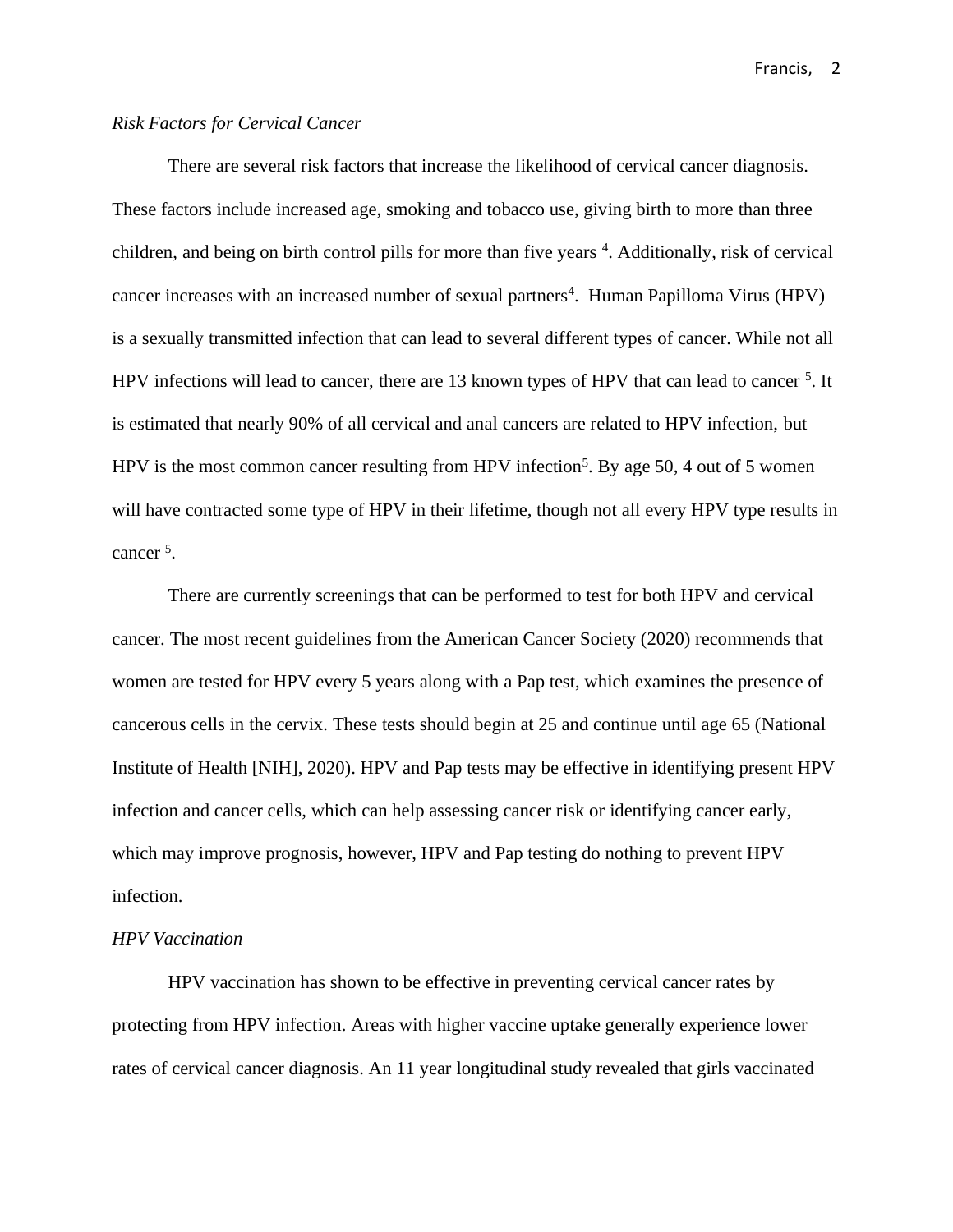against HPV before the age of 17 had a 90% reduction in cervical cancer rates  $\frac{7}{1}$ . The HPV vaccination was first recommended in 2006; since then, the US has seen an 86% decrease in HPV infection in teenaged females and a 71% decrease in HPV infection for females in early 20s <sup>7</sup>. These statistics suggest that with widespread HPV vaccination, cervical cancer rates can be greatly reduced.

Advisory Committee on Immunization Practices (ACIP) has created HPV vaccination guidelines that work to best protect people from contracting HPV. While the vaccine can be administered at as young as 9, it is recommended for both boys and girls at ages 11 or 12 $<sup>8</sup>$ . For</sup> individuals receiving the vaccine before his or her fifteenth birthday, a second dose should be administered six to twelve months after dose one, for a total of two doses. Immunocompromised individuals and individuals receiving a first dose after his or her fifteenth birthday should receive a second dose 1-2 months after the first and a third dose 6 months later <sup>8</sup>. By focusing on widespread HPV vaccination in Appalachian communities, cervical cancer can be better controlled, and disparities related to health outcomes can be mitigated.

#### *HPV Vaccine Coverage*

Collected data suggests that while HPV vaccination coverage has increased with time through the United States, vaccine distribution is not equitable across all geographic regions, leading to higher rates of associated cancers in some regions. The Healthy People 2030 goal for HPV vaccine coverage is 80% among both boys and girls aged 13-15<sup>9</sup>. The US is still well behind that goal, with only 54.2% of boys and girls aged 13-17 receiving the HPV vaccine series by 2019 <sup>10</sup>. Vaccine coverage is lower for rural geographic regions, with only 49.2% of boys and girls in rural areas receiving the vaccine <sup>10</sup>.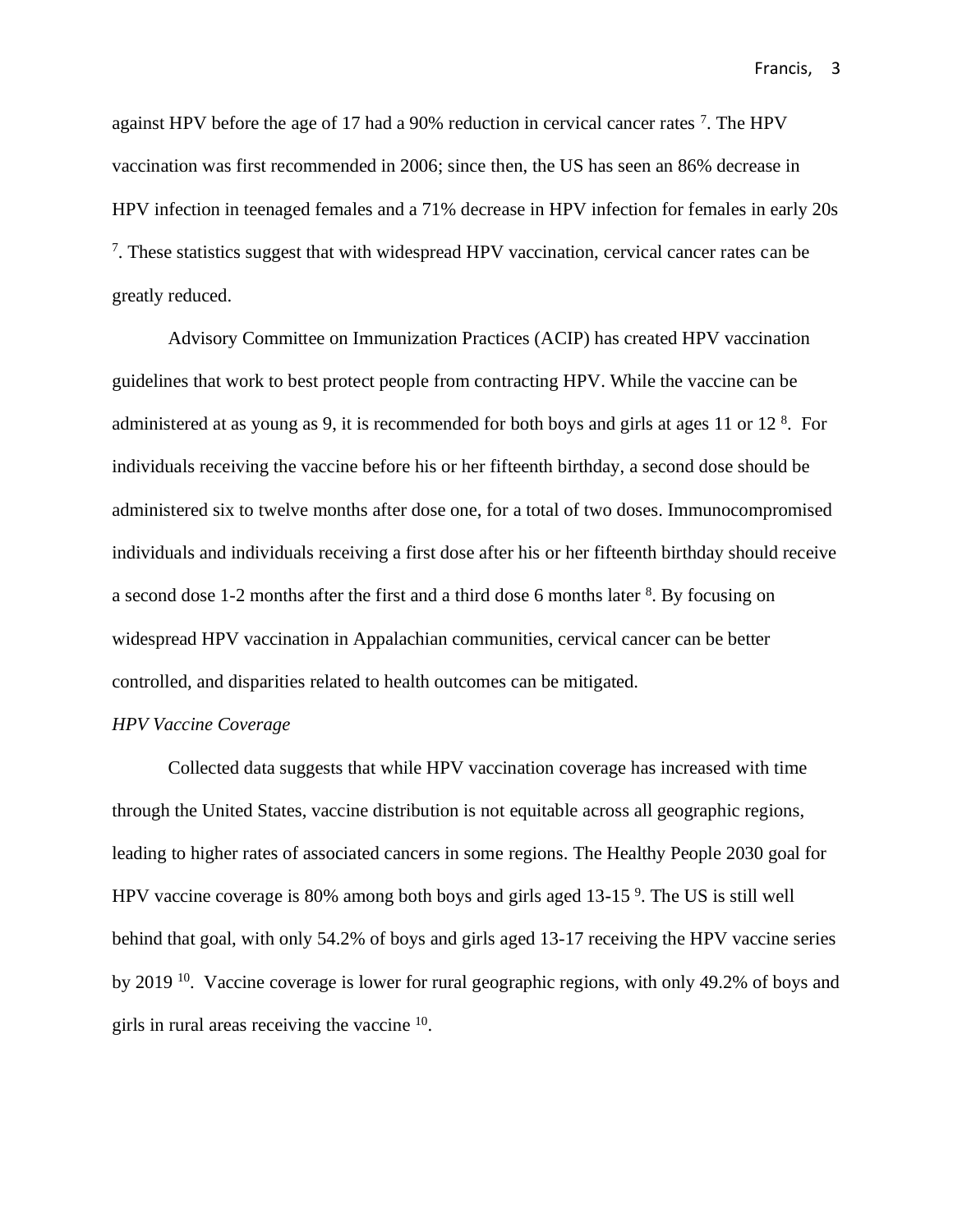Vaccine coverage in Kentucky is fairly equivalent to the United States as a whole, though some regions are far behind. In 2019, 54.9% of all Kentuckians between 13 and 17 years old were up to date with HPV vaccines  $11$ . One area development district within the Appalachian region of Kentucky both suffers disproportionately in cervical cancer incidence rates, but also has markedly low HPV vaccine uptake. In the FIVCO region, only 24% individuals up to age 17 were up to date with the HPV vaccine and in 2019, 51 people per 100,000 had cervical cancer  $2,11$ . Due to high cervical cancer burden and low HPV vaccine coverage, the FIVCO area development district may benefit from an intervention targeted at increasing the uptake of the HPV vaccine.; Elliott and Lawrence counties, with vaccine rates of 38% and 56% are counties within the FIVCO region that lack current vaccine programming and require intervention to ease the cancer burden <sup>12</sup>.

#### *Reasons for Low HPV Vaccine Uptake*

While no examination of barriers and challenges to HPV vaccination exist for the FIVCO region in particular, published literature reveals reasons that many individuals from rural or Appalachian areas may not vaccinate themselves or children. In semi-structured interviews among adult women in Appalachia, Mills and colleagues (2013) ascertained barriers to HPV vaccination. They found that many women reported a lack of knowledge about cervical cancer, HPV and the HPV vaccine <sup>13</sup>. Additionally, women cited tangible barriers, such as a lack of access, limited transportation to doctor's offices or clinics, and busy schedules as reasons that they and their children were not vaccinated. Women also mentioned misinformation as a reason for avoiding the HPV vaccine <sup>13</sup>.

Research on HPV vaccine hesitancy in parents is mainly due to two reasons. <sup>14</sup>. The first of these, as previously mentioned, is misinformation, specifically, misinformation on side effects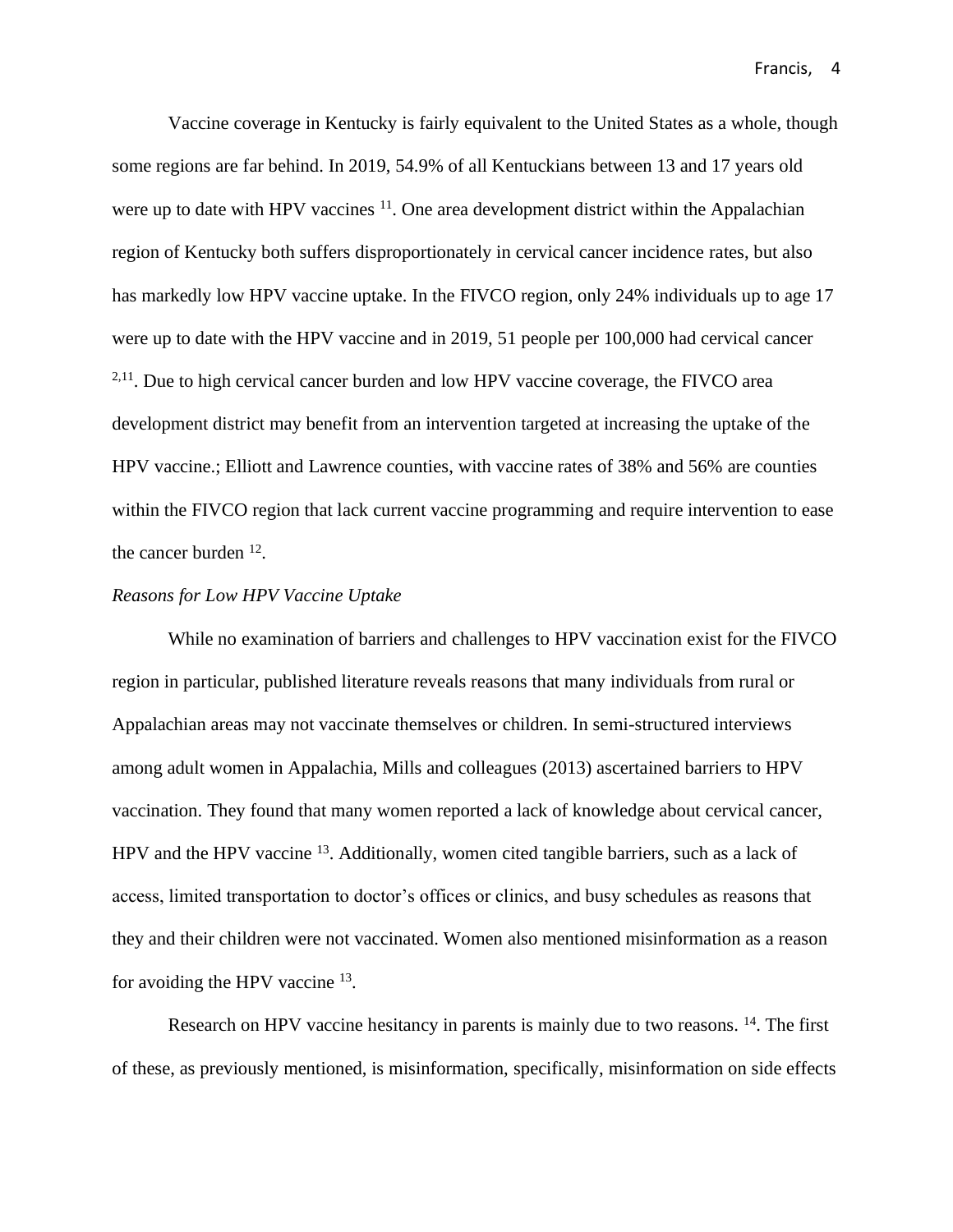from HPV vaccines <sup>15</sup>. One reason that parents might be misinformed about vaccine side effects is because of norms regarding media coverage of opposing views <sup>15</sup>. Despite a lack of evidence that HPV vaccines are unsafe, negative experience with vaccines will still be highlighted by media to show similar coverage of two viewpoints, even if evidence supporting safety of HPV vaccines is much stronger <sup>15</sup>. Social media has been understood as a main driver in vaccine misinformation <sup>16</sup>. Between 2019 and 2020, anti-vaccine groups on various social media sites have increased the number of followers by almost 8 million people <sup>16</sup>. While much of this following has grown due to concerns with the COVID-19 vaccine, it is reasonable to predict that skepticism toward this vaccine might have wider implications for vaccines in general.

Besides misinformation, vaccine hesitancy is also brought on by parent fears that HPV vaccination will lead to teens and pre-teens engaging in sexual activity <sup>14</sup>. Despite this pervasive fear, research suggests that HPV vaccination is not associated with younger sexual debut <sup>17</sup>. Additionally, HPV vaccination is not associated with number of sexual partners, or use of contraceptives <sup>17</sup>. Education on HPV vaccination should stress these points to ease fears about the vaccine encouraging sexual activity in teens.

Appalachian regions also experience more general health disparities that may result in lower HPV vaccine coverage. Appalachian areas suffer from higher poverty rates, and individuals may be more likely to be underinsured, which have been shown to relate to higher all cause premature mortality <sup>18</sup>. Areas within Appalachia often have few healthcare facilities, and people in these areas may have to travel further distances to receive care, creating an issue of healthcare access <sup>18</sup>. Appalachian regions of Kentucky have about 21% less healthcare providers than non-Appalachian regions in the state, which highlights the need for alternate immunization delivery sites <sup>18</sup>. Disparities in Appalachia also have implications for cervical cancer rates and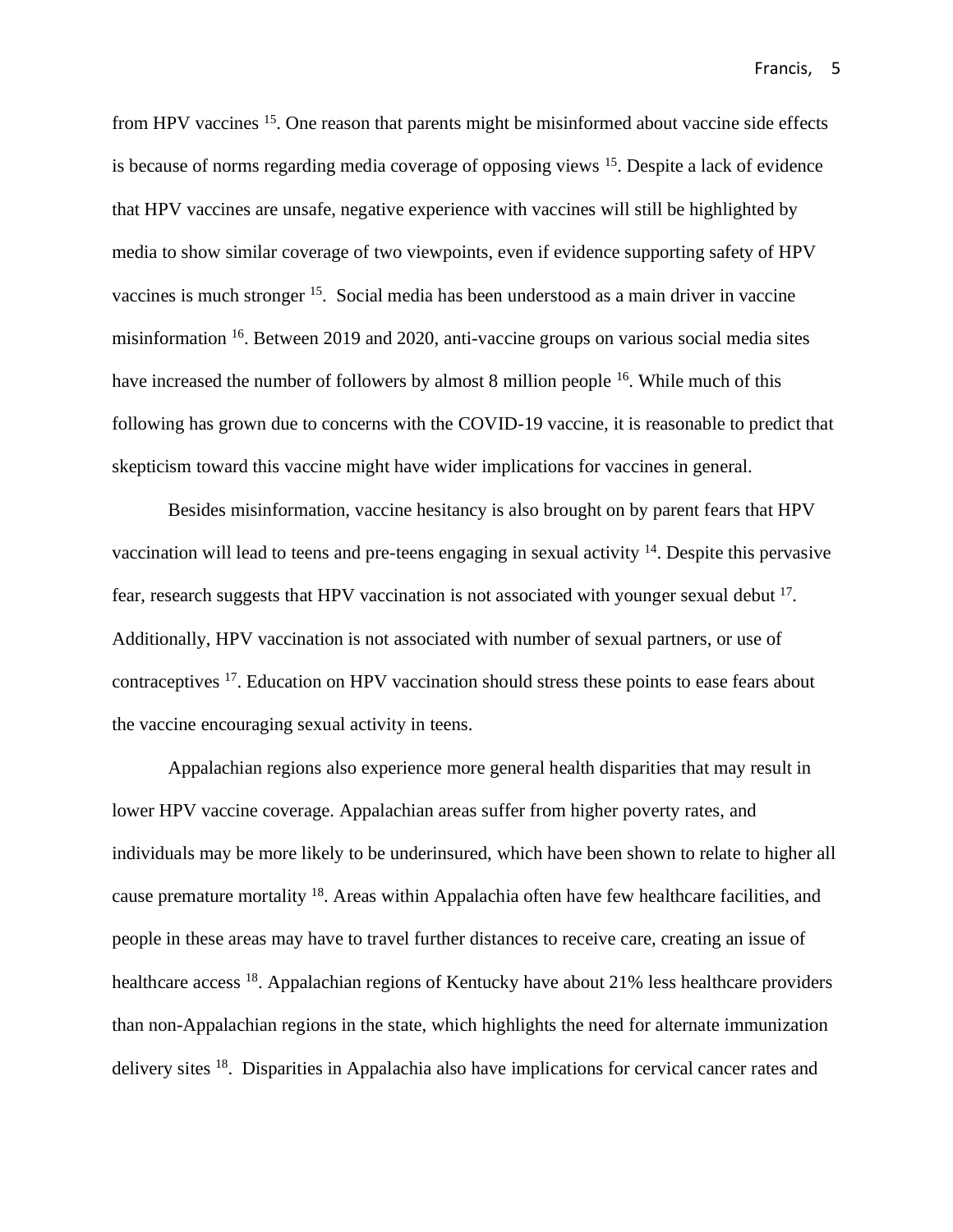outcomes, including provider communication, cancer screening, as well as social norms and lack of economic resources <sup>19</sup>. Because of low vaccine uptake and limited healthcare access for many individuals in rural areas, the proposed program will focus on delivering HPV vaccines to middle schoolers while at school, minimizing barriers presented by vaccine delivery at doctor's offices or other clinics.

#### *Program Fit*

With regional health disparities in mind, this program will promote health equity by providing access to a cancer-preventing vaccination to middle schoolers within the FIVCO region through schools. Additionally, the proposed program will increase demand for the vaccine within the area by providing information about benefits of the HPV vaccine and risks associated with HPV infection, including cervical cancer. Program activities associated with increasing demand will be tailored to fit community culture. Trusted RNs within the community will be utilized to deliver information, and information will be communicated through community events that maximize reach to parents of the target population, including middle school sponsored events and events occurring in the larger community. Evidence suggests that increasing access and demand are effective ways to increase HPV vaccine coverage; however, some slight adaptations will be made to align community needs and resources with previous vaccine programs.

The proposed program was selected because it both meets a need within the community and because it utilizes currently existing resources within the Elliott and Lawrence Counties. Higher rates of cervical cancer within the area and markedly low HPV vaccine uptake point to a need for intervention. While cervical cancer screening programs may be valuable in this area, screening works as secondary prevention and does little to address underlying inequities;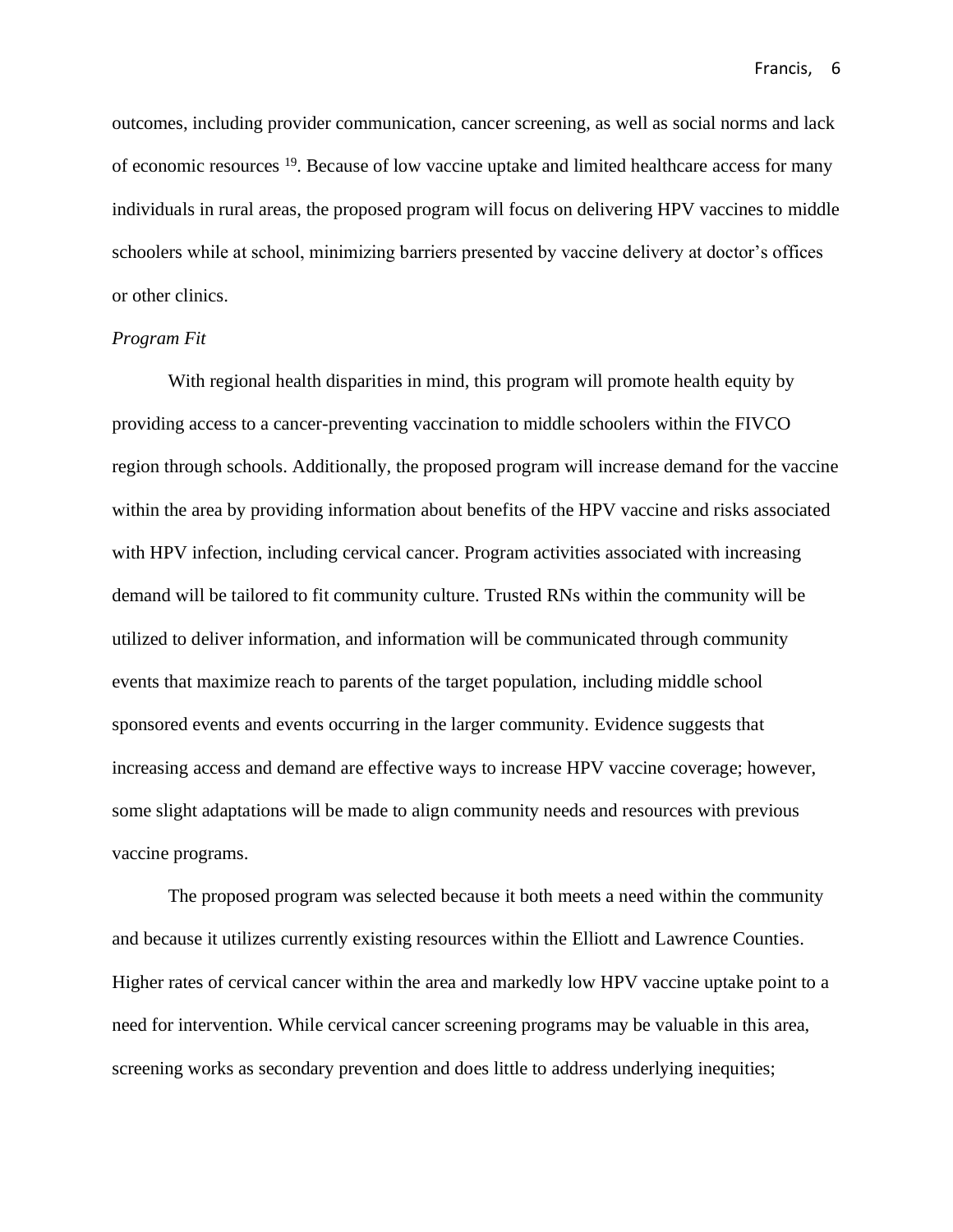individuals in this area may still have trouble securing treatment because of lower physician presence. Vaccination should be the target behavior because it works to prevent infections that lead to cancer.

#### *Resources and status of FIVCO area development district*

The FIVCO area development district consists of Boyd, Carter, Elliot, Greenup and Lawrence Counties and is located in northeastern Kentucky, bordering Ohio and West Virginia. FIVCO has a population of around 133,000 and is made up of nearly 95% white, non-Hispanic individuals  $20$ . Twenty one percent of people living in this area development district were living in poverty in 2019<sup>20</sup>. While 6% of the population has no health insurance, 27% of residents were insured by Medicare in 2019<sup>20</sup>.

Two main resources will be utilized through the program to improve vaccination status in the FIVCO region. One of these is the public-school system within each county. Across the five counties, there are six public middle schools that combine to serve around  $1,800$  students  $2<sup>1</sup>$ . Middle schools in Boyd, Carter and Greenup Counties currently benefit from walk-in clinics staffed by nurse practitioners from King's Daughter's Medical Center (KDMC), which can provide immunization services to students in each school. Elliott and Lawrence Counties lack similar services; Elliott County has no school nurses in the 2020-2021 academic year, while Lawrence County had seven school nurses spread across 6 schools, without immunization services  $22$ . The proposed program aims to expand the KDMC program into middle schools in Lawrence and Elliott Counties.

Working in these middle schools will allow the greatest access to children between 13 and 15 years old, who are at the recommended age to receive the HPV vaccine series as well as their parents, who must consent to their child's vaccination. In Elliott County, there is one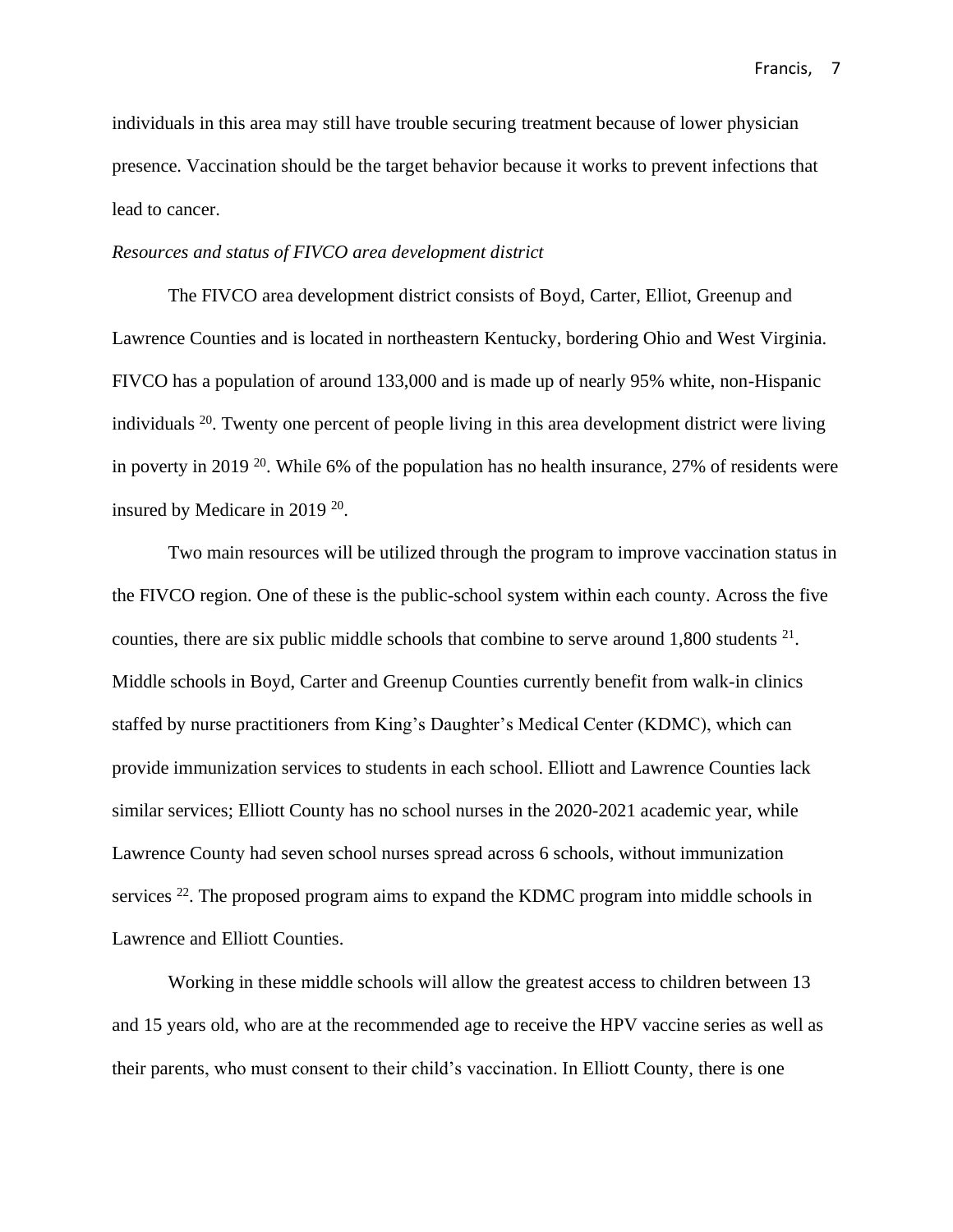middle school with grades 6-8, Elliot County Middle, in which 230 students are enrolled  $21$ . Lawrence County contains one middle school that houses grades 6-8 and 430 students, Louisa Middle. Lawrence County also has two elementary schools that serve 6-8 grades, Fallsburg and Blaine Elementary. Fallsburg has 280 students with only 57 in grades 6-8 and Blaine has 200 students, with 57 in grades  $6-8^{23}$ . Between these 4 schools, the program will reach about 800 middle school students in its first year alone <sup>21</sup>.

Other resources utilized by this program include Vaccines for Children (VFC), a federally funded program that covers costs of immunizations for uninsured and underinsured individuals. The VFC program will be utilized to help pay for student vaccines. This program is implemented by the Kentucky Cabinet for Health and family services, and provides vaccines free of charge to individuals who are eligible for Medicaid, uninsured, in certain ethnic groups, or eligible for vaccines through local health departments <sup>12</sup>. By utilizing county health departments and VFC, program costs can be reduced.

#### **Program Approach**

#### *Community Guide recommendations*

The Community Guide to Preventative Services is a trusted source and presents findings on evidence based strategies to improve health behavior; the Community Guide recommends both enhancing access to vaccination services and increasing community demand for vaccines as effective strategies in improving vaccine uptake  $24$ . The proposed program will incorporate two of these strategies and focus on providing educational materials through the school to both parents and students as a way to increase demand for HPV vaccinations. Additionally, the program will improve access to vaccines by providing vaccines at school, alleviating the need for parents and children to visit clinicians at other sites to receive the HPV vaccine.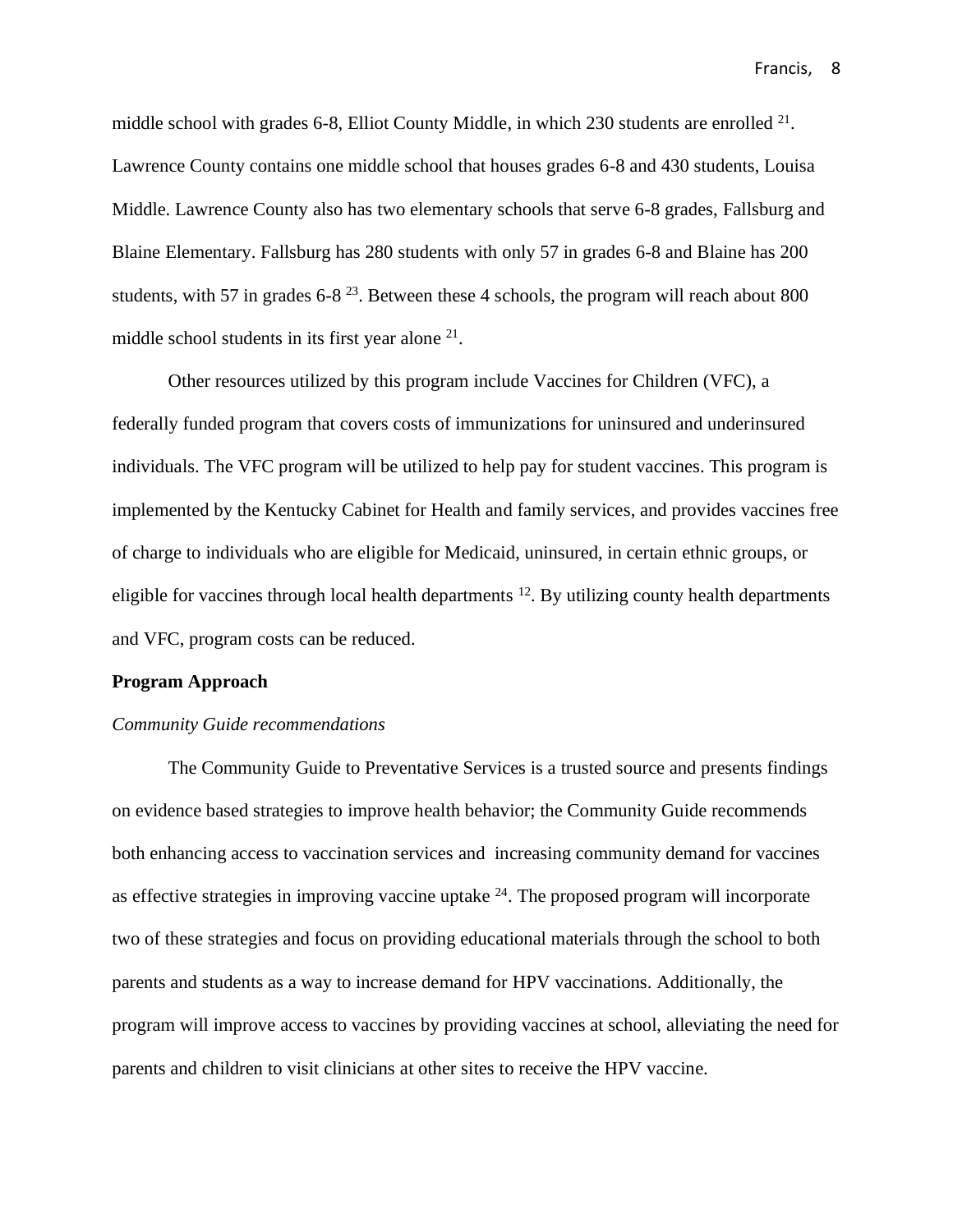#### *Increasing access*

One strategy to increase access to vaccinations is providing vaccines in schools. The main activity of the proposed program will be the provision of HPV vaccines to students during school. According to the Guide to Community Preventive Service (2021), school vaccine programs are an effective way to increase access to vaccines as well as decrease the burden of disease in measures of prevalence and mortality<sup>24</sup>. School based vaccine programs reviewed by the Community Preventive Services Task Force (CPSTF) include the administration of vaccines by different healthcare providers, including school nurses and health department employees. Most school-based vaccine programs also increase access to vaccines by reducing or eliminating costs as well as educational components (increasing demand). The CPSTF emphasizes the utility of school-based vaccine programs especially for new vaccines or vaccines with new recommendations. The HPV vaccination has been recommended since 2006, but may still be considered new, especially to parents who were themselves not given the HPV vaccine. *Increasing demand*

As previously stated, the Community Guide to Preventative Care supports the use of HPV vaccine programs that increase demand for HPV vaccination. While there is insufficient evidence to suggest that education alone can increase demand for HPV vaccinations, patient education is effective when used in combination with other interventions, including increasing accessibility of HPV vaccinations (The Community Guide, 2019).

The proposed program will utilize previous research on increasing demand for HPV vaccines in order to deliver efficient messaging to middle school students and parents about vaccines. For the proposed program, patient education will be provided by program-hired registered nurses (RNs) and will take place at events that provide access to middle school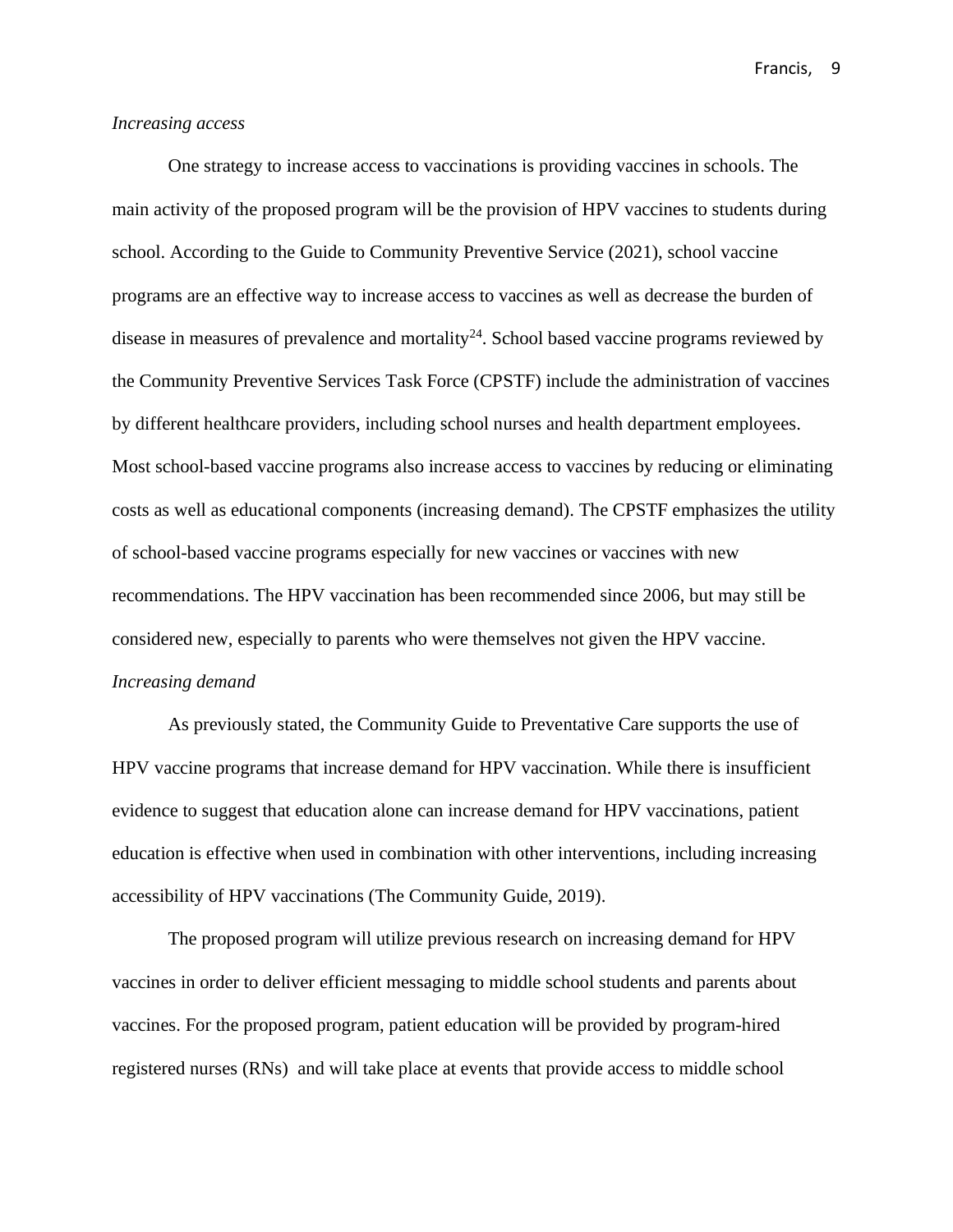parents. A systematic review of HPV vaccine programs reveal that programs promoting HPV vaccination should emphasize the likelihood of HPV infection and the effectiveness of HPV vaccination in reducing HPV risk  $25$ . Other evidence suggests that educational presentations focused on the Health Belief Model, were effective in improving intentions to vaccinate as well as vaccine initiation after 1-month follow up  $26$ .

In addition to formal education about HPV, vaccines and cancer, the proposed program will utilize other methods to increase demand. Research suggests that parents who have themselves contracted an STD are more likely to vaccinate children; therefore to increase demand for HPV vaccines, personal stories of people who have themselves been diagnosed with HPV and cervical cancer will be asked to share their experiences  $27$ . This will increase perceived susceptibility, which is a critical construct in increasing likelihood to vaccinate.

#### *Examples of school-based vaccine programs*

The proposed program will be implemented to mirror two HPV vaccination programs; one of these took place in rural Kentucky while another took place in rural Texas 28,29. Both concluded that school-based programs that focus on education and increasing access to vaccines were effective in initiating and completing the HPV vaccine series. School based vaccine programs improve access to vaccines by providing services for students to be given either one or multiple vaccines on school grounds, either during the day or at after school events. While the Kentucky program was implemented in a more similar location to the FIVCO region, the program implemented in Texas is valuable because it utilizes more rigorous research methods to support conclusions.

The current program is supported by a similar school-based vaccine program in south central Kentucky, a rural Appalachian development district conducted by Vanderpool and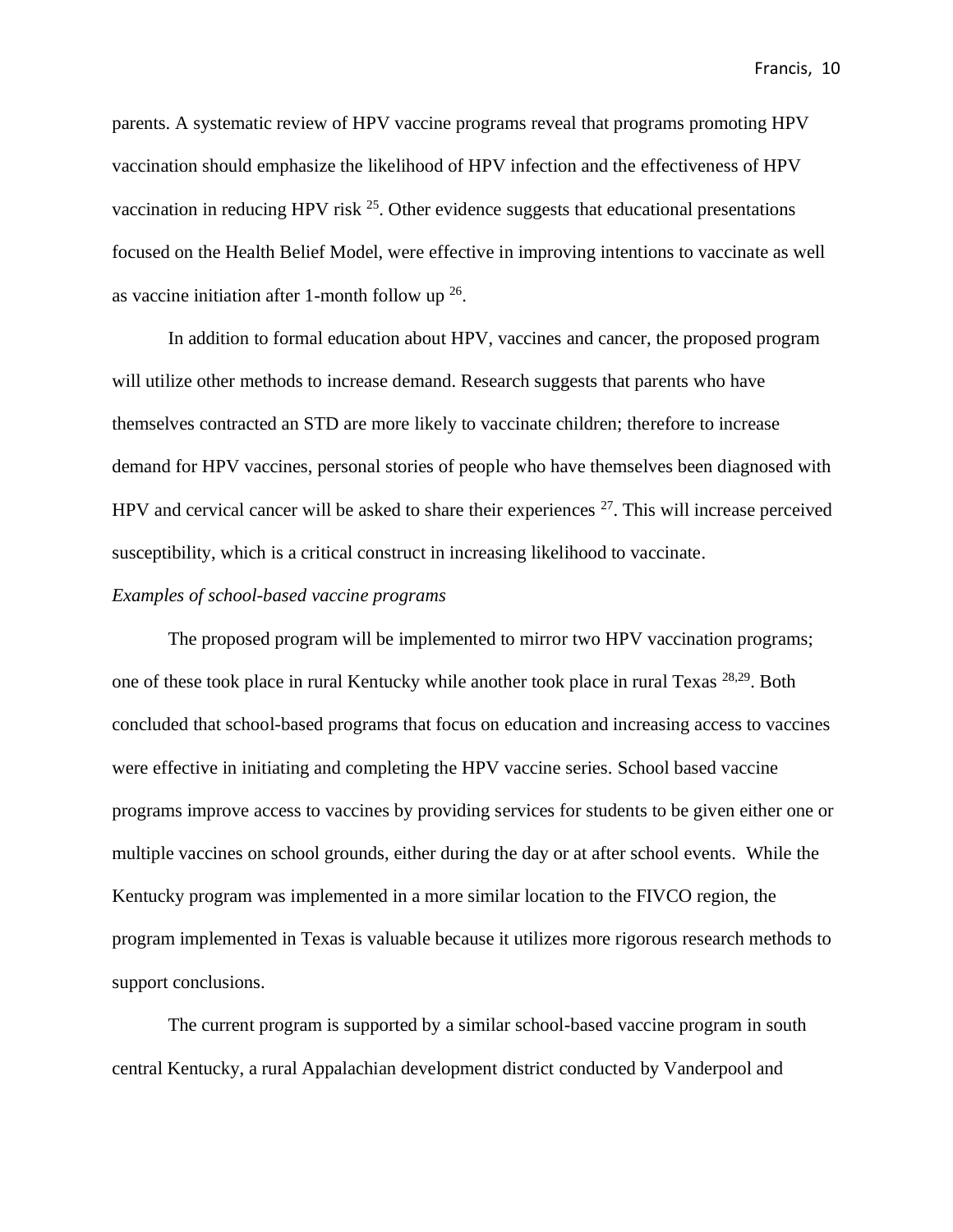colleagues (2015). Instead of using middle schools, this program provided vaccines to adolescents in two area high school. HPV vaccine information and consent forms were sent home with students for parents to review and return to school. Additionally, informational booths staffed by nurses were present at school events, like orientation, open houses and football games. Students were involved in the program by creating slogans and advertisements that would encourage other classmates to receive HPV vaccines, and some incentives were provided for students to be vaccinated. A community advocate, who lost a daughter to cervical cancer, was also invited to speak at a school assembly about the program. A school nurse was employed to give vaccines to students according to ACHIP guidelines.

While complete data is only available for the students who returned consent forms, there is evidence to suggest that providing HPV vaccinations at school increases HPV vaccine uptake. Out of 935 students, only 447 students returned consent forms; of these, 74% of students received all three required vaccines. The vaccine status of individuals not returning consent forms is unknown, so making claims about the overall vaccination rate of the community is not possible. This study is valuable in providing a framework for student involvement and suggests that school vaccine programs increase access for some students.

Another vaccine program in the Rio Grande Valley of Texas provides improved data to evaluate the efficacy of school based programs <sup>29</sup>. This program was implemented at one middle school, while a neighboring middle school was used as a comparison and used education only to improve HPV vaccination rates. This program also included educational events, which were done at both the comparison and intervention school. Educational events included presentations from physicians about HPV, related cancer and the HPV vaccine, along with question and answer sessions and included pediatricians, gynecologists and oncologists. At educational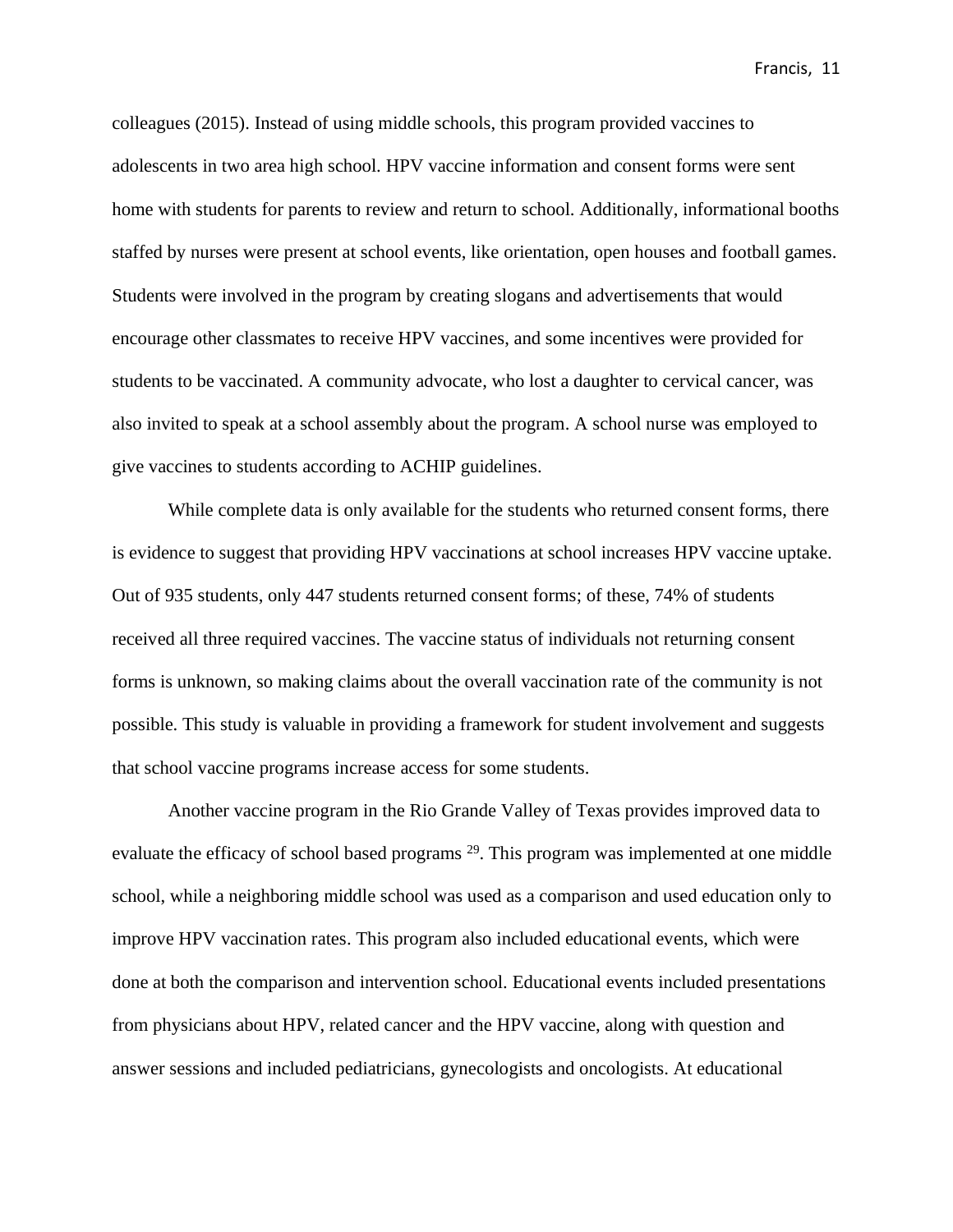events, informational materials were available for families to take home. This program also included vaccination events, which took place at the school during special events, like open houses and orientation rather than during the school day.

Findings from this study revealed that the school receiving education and school-based vaccination had higher rates of HPV vaccination than the comparison school at the end of the 33 month program. At the comparison school, 41.56% of students had initiated the HPV vaccine series while 53.67% of students at the intervention school had initiated the vaccine. More students at the intervention school completed the vaccine series as well, with about 28.36% versus 20.53%. Findings from a logistic regression suggested that students at the intervention school were nearly four times as likely to receive the HPV vaccine than students in the comparison school.

The previously mentioned studies and community guide recommendation support the implementation of a school-based vaccine program in the FIVCO area development district as a means to improve HPV vaccination and reduce the burden of cervical cancer on this population. The school-based vaccine program will improve accessibility while also providing education that will help children and parents make more informed decisions about receiving the vaccine.

#### *Potential challenges*

Qualitative research by Nodulman and colleagues (2013), highlighted some concerns that community members and stakeholders had in developing a school-based vaccine program. These are important to note as the FIVCO vaccine program will work proactively to address common concerns. One issue that parents had was that school nurses did not seem to be a viable option for vaccine administration  $30$ . To overcome this, the program plans to form partnerships with local pediatric clinics and health departments so that nurses who work in clinical settings will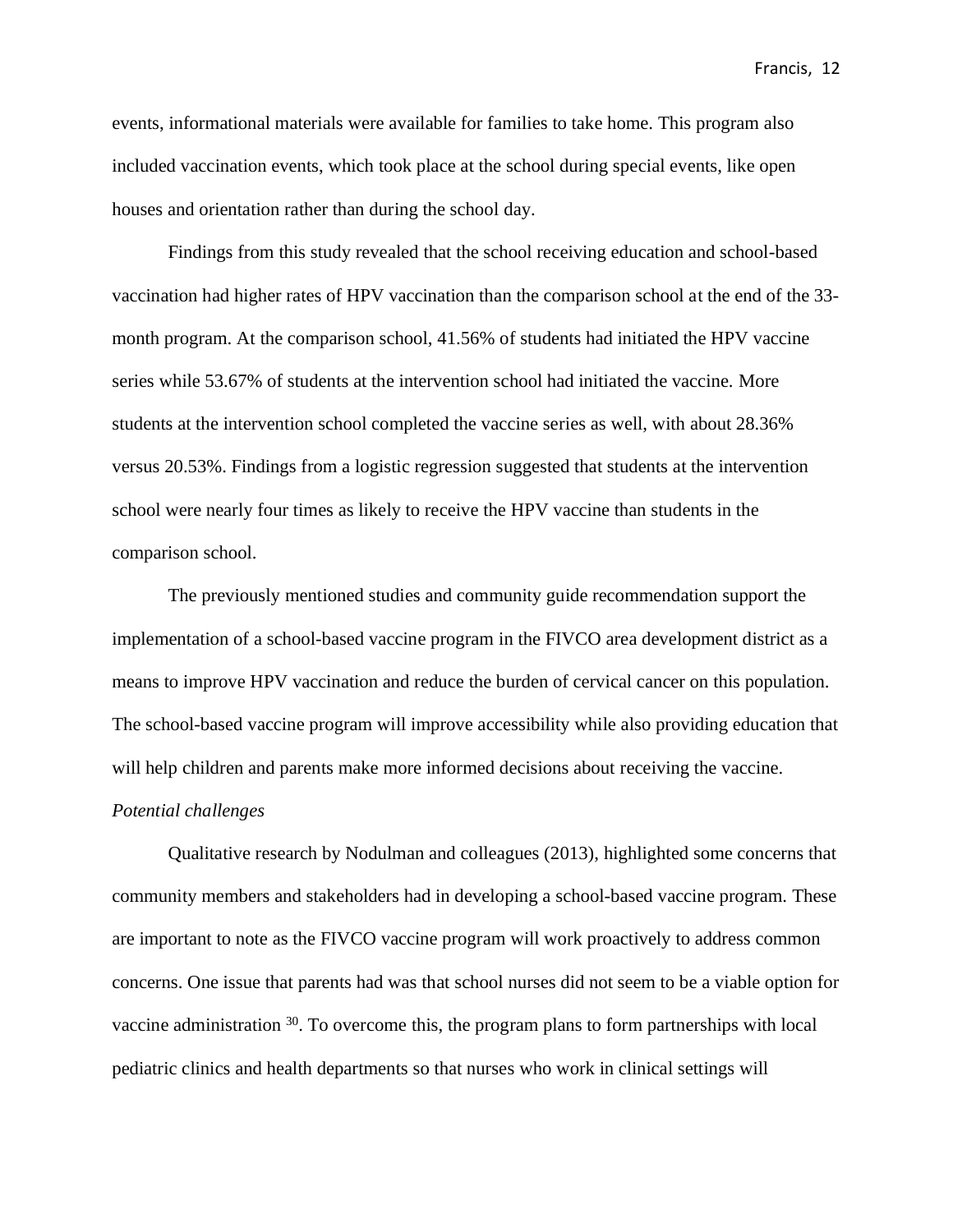administer vaccines. These researchers also noted concern over HPV educational materials and embarrassment for middle schoolers over the subject <sup>30</sup>. To meet this community concern, a community advisory board will meet to discuss and approve of distributed educational materials to make sure they are age appropriate for the middle school audience. Additionally, educational information will be targeted more toward parents, who ultimately make health decisions for children. Infographics and materials for education will outsourced from other trusted groups, like local physicians, so that people are more trusting of the content. Another community concern is that schools and administrators lack resources to provide vaccine services to the school <sup>30</sup>. Besides partnerships with local clinicians, VFC will be valuable in providing vaccine resources to students within the schools.

#### *Proposed program*

Much like the previously explained program, this program will utilize school events to both provide vaccines and inform the students, parents and community about the relationship between HPV and cervical cancer, as well as the cancer-fighting HPV vaccination. The program will begin with a partnership-forming phase, which will focus on building relationships with schools and parents and students within each middle school. Information gathered in this first phase will provide guidance on useful settings to deliver information about the program to the community. The second phase of the program consists of delivering informational sessions and vaccine delivery within schools.

#### *Partnership forming*

A successful program depends on effective partnerships with both community organizations and community members. As a first step, project managers will meet with county superintendents, school boards and principles at local middle schools. At these meetings, project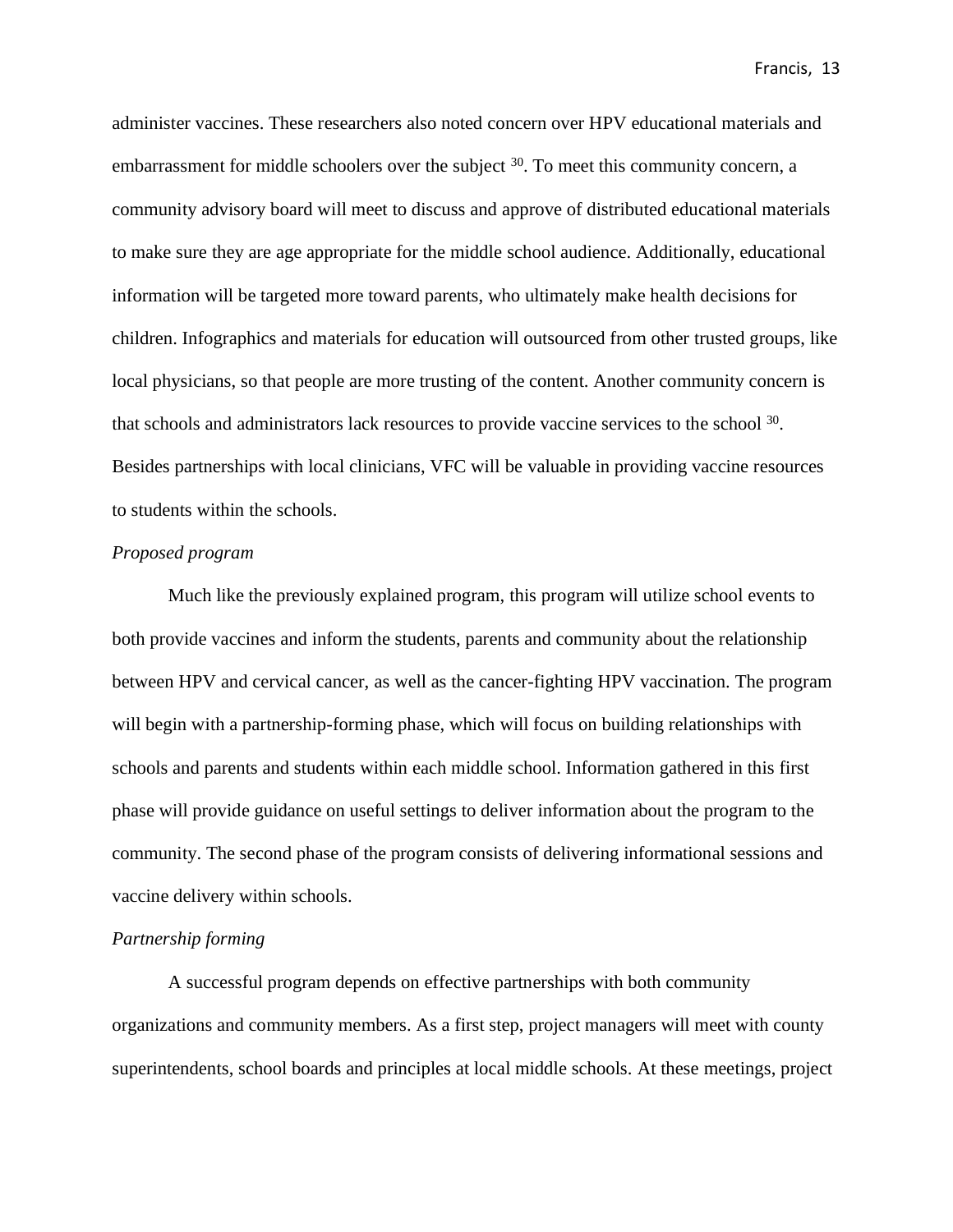managers will brief these key figures on the status of HPV vaccination and HPV related cancers within each county in order to establish the need for action. Project managers will also provide some information about the precedent of school-based vaccine programs in other counties and explain the role of KDMC in providing these vaccinations. Program staff will utilize these meetings for gathering information about current health resources within each school, like current roles of a school health service staff, as well as information about how to run schoolbased vaccine programs without overburdening school staff, unnecessarily interrupting the school day, identifying spaces within schools that would suite vaccine clinics, and identifying events that would be useful for reaching parents with HPV vaccine information. Program staff will emphasize willingness to work with school staff and administrators to improve vaccine coverage and student health.

The program staff will also form connections with the Kentucky Department for Public Health's Division of Epidemiology and Planning to better understand how the program can best utilize VFC. Program staff will use this information to enroll students at local middle schools into the program and secure HPV vaccines for those who qualify. This resource will also be used to price vaccines for individuals who do not qualify for the state run VFC program.

The partnership forming phase will also take time to develop trust and buy-in from community members, including both students and parents at each middle school. Parents will be contacted through the school email lists and flyers sent home with students, and project coordinator will meet with parents at school parent teacher organization. Interviews and focus groups will be used to better understand specific concerns that Lawrence and Elliott County parents have with HPV vaccines and asked about ideal locations the program can utilize for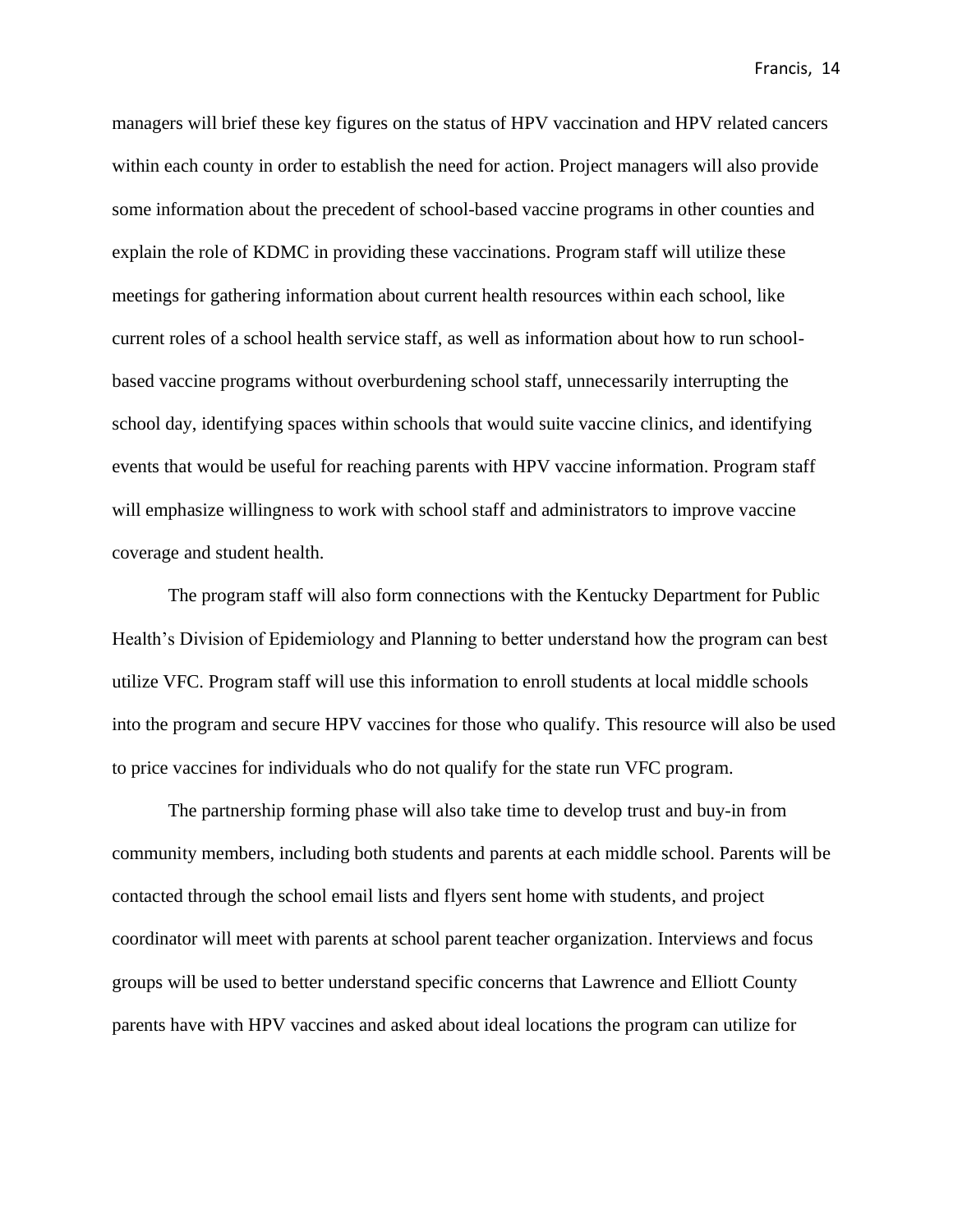educational events. Program staff will utilize these meetings to invite parents onto the Community Advisory Group, which is detailed in a following section.

RNs will be vital to the effective implementation of this program. With this in mind, much care will be dedicated to hiring and training RNs for each of the four middle schools. Though nursing jobs are in high demand, the program staff will recruit to fill these positions in nearby Ashland, Kentucky, where Our lady Bellefonte Hospital recently closed, leaving RNs in this county out of work  $31$ .

#### *Program delivery: educational events*

In order to promote trust between parents, students and school health services staff, the same RN that staff school clinics will be responsible for educational events in each school community. These educational events will begin the summer before the start of the in-school vaccine clinic to maximize reach at different community events. RNs will utilize two types of educational events to inform parents about HPV, cancer, HPV vaccines and the school-based vaccine clinic available to students. Formal educational events will consist of scripted presentations while informal education events will be held at a booth or table in a less structured manner.

At formal educational events, RNs will follow scripts and PowerPoint presentations designed by program staff to discuss points of hesitancy identified through both published literature and parent focus groups. Special attention will be paid to identifying misinformation surrounding HPV vaccines because misinformation has shown to be a major source of hesitancy. Messaging from the RN will focus around health belief model constructs and highlight perceived benefits of vaccination and susceptibility and severity of contracting HPV. Formal presentations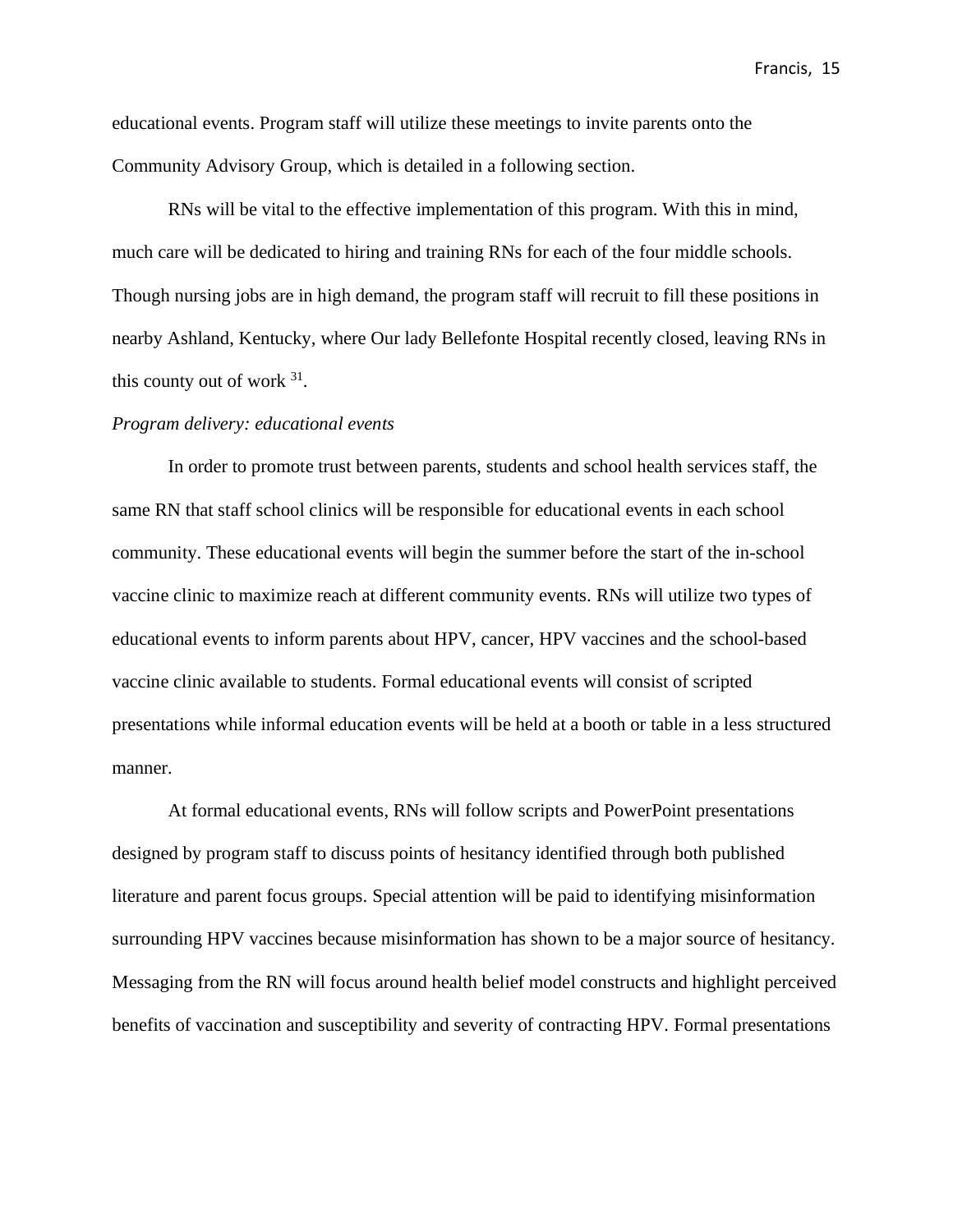will include local data to indicate that vaccine uptake is lower in counties covered by the program compared to the rest of Kentucky.

RNs will also make parents aware of the new partnership with KDMC and the vaccine program in place at the school. Parents that attend these formal meetings will be provided with HPV vaccine infographics from the CDC so that they both have information available and so that they have access to a trusted resource to seek out additional information. Formal educational events will be followed by question and answer sessions, which will allow the RN to answer any remaining questions and build trust with parents. Parents attending these events will be able to sign and return consent forms so students can be vaccinated at the school clinic. Formal vaccine education presentations will be completed twice per semester in either August, September or October in the fall and in January, February or March for the spring. Having these events earlier in the semester will allow time for students to be enrolled in in school vaccine program, and to be vaccinated relatively soon after consent is received.

Informal educational events will occur at school and community events that are not amenable to a formal presentation. These events will include a smaller table setup with marketing materials and CDC infographics about HPV vaccination. In this setting, RNs will explain the program at hand to any parents that inquire at the table. Discussions at informal events will still focus on benefits to HPV vaccination and susceptibility and severity of HPV infection and will also be used to build trust between school RN and the school community. At informal events, parents will be given the same CDC infographic and consent forms available to parents at more formal presentations. These events will occur more frequently than formal events, but timing and targeted groups will depend on demographics of students who have not returned consent forms.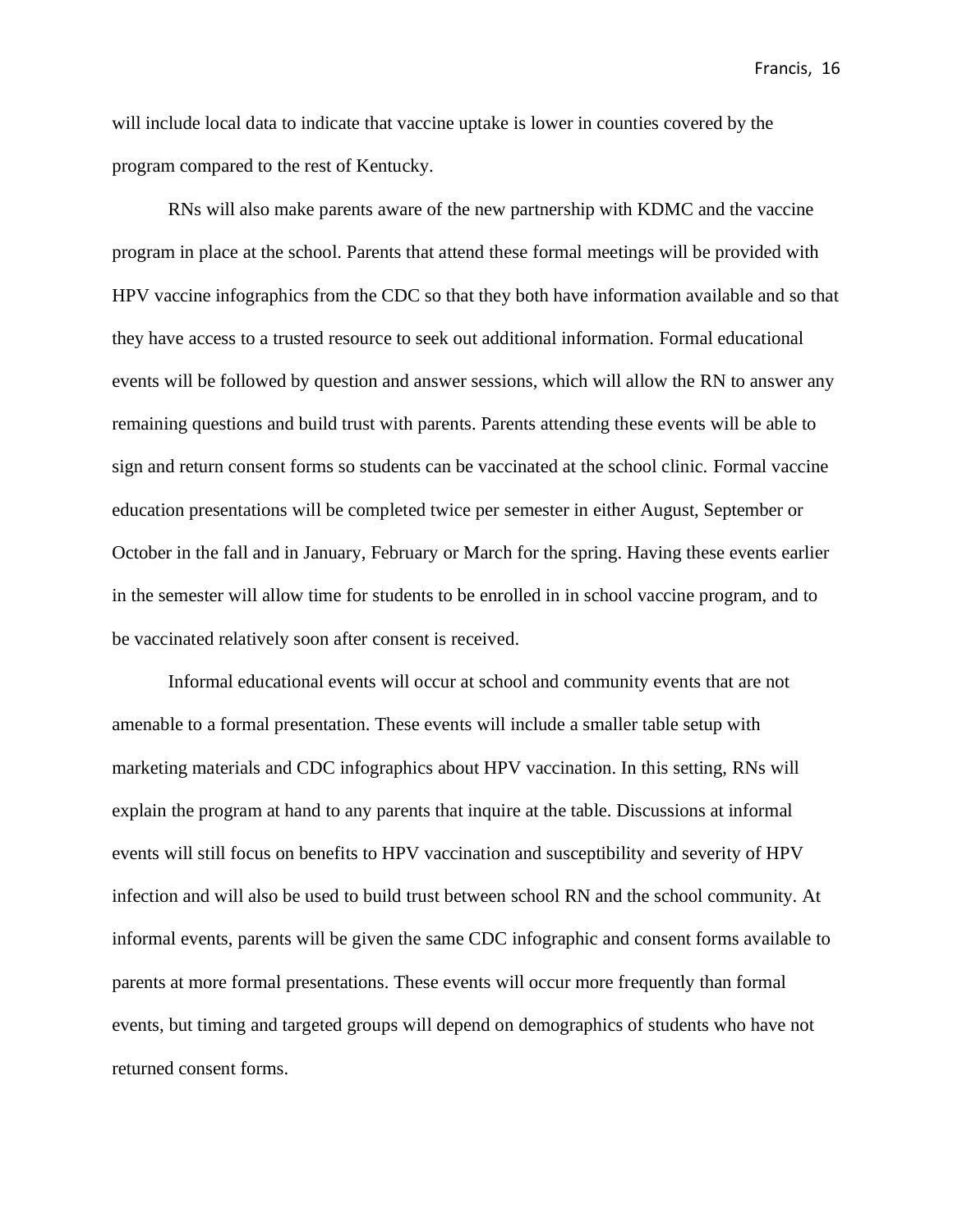Attempts will be made by RNs at each school to reach parents who are unable to attend community or school events. This will be done through a combination of phone calls to parent phones and through take-home materials given by homeroom teachers to students. School RNs will provide the CDC infographic to homeroom teachers to be delivered home to parents from their children at the beginning of the school year. Predicting that not every infographic will make it to parents, RNs will also use parent phone numbers on file to leave voice messages with parents about the school-based vaccine program. This voice message will inform parents about consent forms and infographics that will be sent home with students. Parents will be left with school RN contact information so that they are able to call a trusted source of information if they have any questions.

RNs will make efforts to contact parents of students who have not returned consent forms. After initial consent forms have been returned to school RNs and the first in-school vaccine day has taken place, the school RN will leave another voicemail with the parents of students who did not return consent forms, informing them of a second upcoming vaccine day and offering to clarify any uncertainties about the vaccine. Parents who return consent forms but indicate that they do not want their child vaccinated will be asked to indicate why they have refused the vaccine. This information will serve to inform program staff about better ways to address parent uncertainties regarding the HPV vaccine.

#### *Formative evaluation: educational materials*

Materials, presentations and logos used in marketing and providing HPV vaccine information will go through thorough testing to ensure acceptability, feasibility and relevance to the community. Visual aids and script for the formal presentations will be developed by program staff, including the on-site RN. Once these materials have been reviewed internally, they will be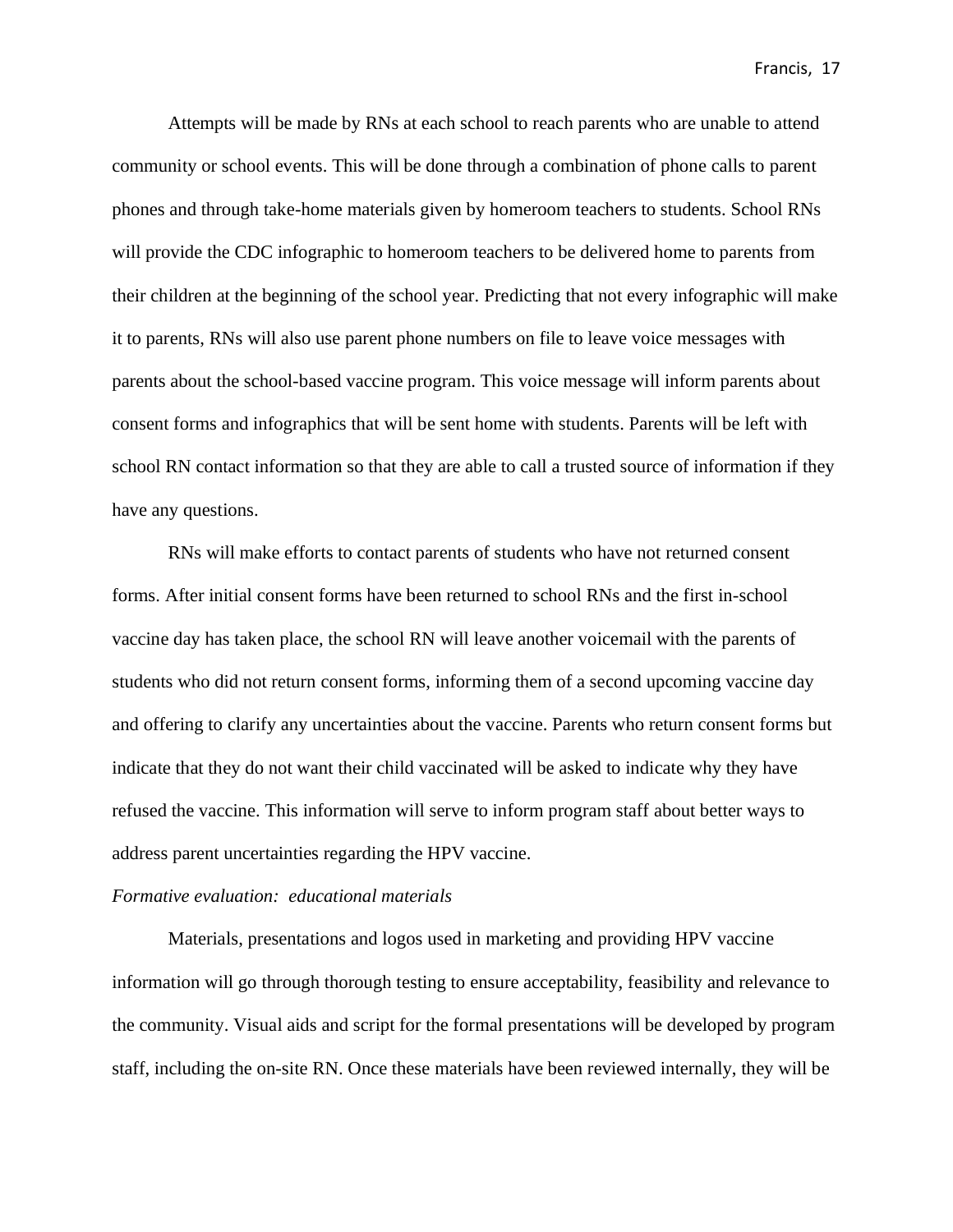reviewed by the project CAB. Any suggested changes by this group will be considered and revisions to the visuals and script will be made where appropriate. Program staff aims to provide the formal presentation at least twice per school semester through the duration of this project. After presentations, attending parents will be asked to provide feedback on the presentation by emailing the school RN. Findings from this correspondence will allow program staff to iterate the presentation as needed according to parent feedback.

#### *Program delivery: in-school vaccine clinic*

The in-school vaccine clinic will allow students to be vaccinated during the school day with parent knowledge and consent, but without parent presence. Underinsured students will be enrolled in the VFC program, which will reimburse KDMC for HPV vaccines. Data suggests that many students in the 4 target schools will qualify for the VFC program. The table below displays the estimates for low income students in each school  $2<sup>1</sup>$ . Program staff aims to eliminate stigmatizing groups that rely on free in-school vaccines by also covering costs for some students

| School                       | Percentage of students<br>from low income families | Number of students from<br>low income families |
|------------------------------|----------------------------------------------------|------------------------------------------------|
| <b>Blaine Elementary</b>     | 84%                                                |                                                |
| <b>Elliott County Middle</b> | 67%                                                | 154                                            |
| Fallsburg Elementary         | 70%                                                | 60                                             |
| Louisa Middle                | 65%                                                | 280                                            |

not qualifying for VFC to utilize in-school services. To this end, the program will purchase vaccines to be given to students who do not qualify for VFC. The proposed program will cover up to 10 vaccines per vaccine event to be spread across all four schools; students who receive a vaccine purchased by the program will also be provided a second dose of the vaccine to complete the series.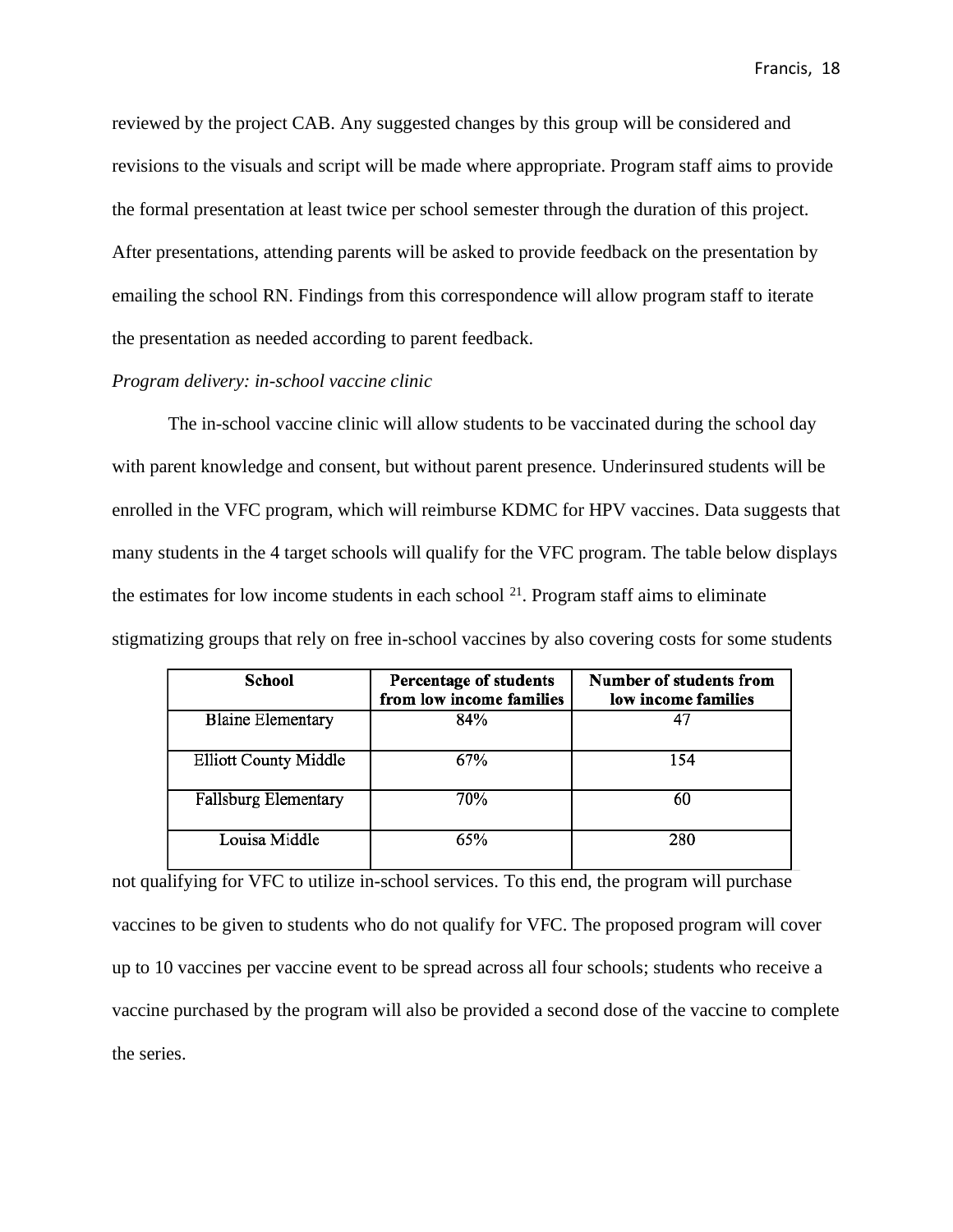By offering vaccines at school and covering costs, barriers to HPV vaccination are greatly reduced. For RNs to be able to administer vaccines, the chief medical officer of KDMC will need to issue a standing order for HPV vaccination. Standing orders allow other members of healthcare teams, such as RNs, to provide routine care without physician orders <sup>32</sup>. RNs at each school will work under the direction of KDMC Chief Medical Officer of Outpatient Services.

Scheduling and record keeping of consent forms and vaccine delivery will be the job of the school RN. Vaccine events at school will be offered once per month during the school year (October-April). This will allow students to be vaccinated promptly after receipt of consent forms and also allow students to easily be vaccinated with the second dose after six months. Vaccine events may continue from 1-5 school days, depending on the number of students set to receive vaccines.

Vaccine event days will be run in a manner that both minimizes class disruption and encourages further participation from students. Students for whom consent forms have been received will be called out of their classroom in small groups at a designated time, then taken to the in-school clinic. The RN will administer the vaccine according to his or her clinical training, then students will be dismissed to return to class. After the child is vaccinated, students will be sent home with a note to parents that summarizes potential side effects and given a bandage with the project logo to market the program to peers. Though students ultimately cannot make their own medical decisions, marketing the vaccine to students is still important as they may be able to discuss vaccines with parents and indicate wishes to be vaccinated.

The RN will keep track of vaccinated students via Epic, a healthcare software. This software will notify the RN when students are due for the second dose of the vaccine series. Upon this notification, the RN will leave a voice message with the parents to stress the

Francis, 19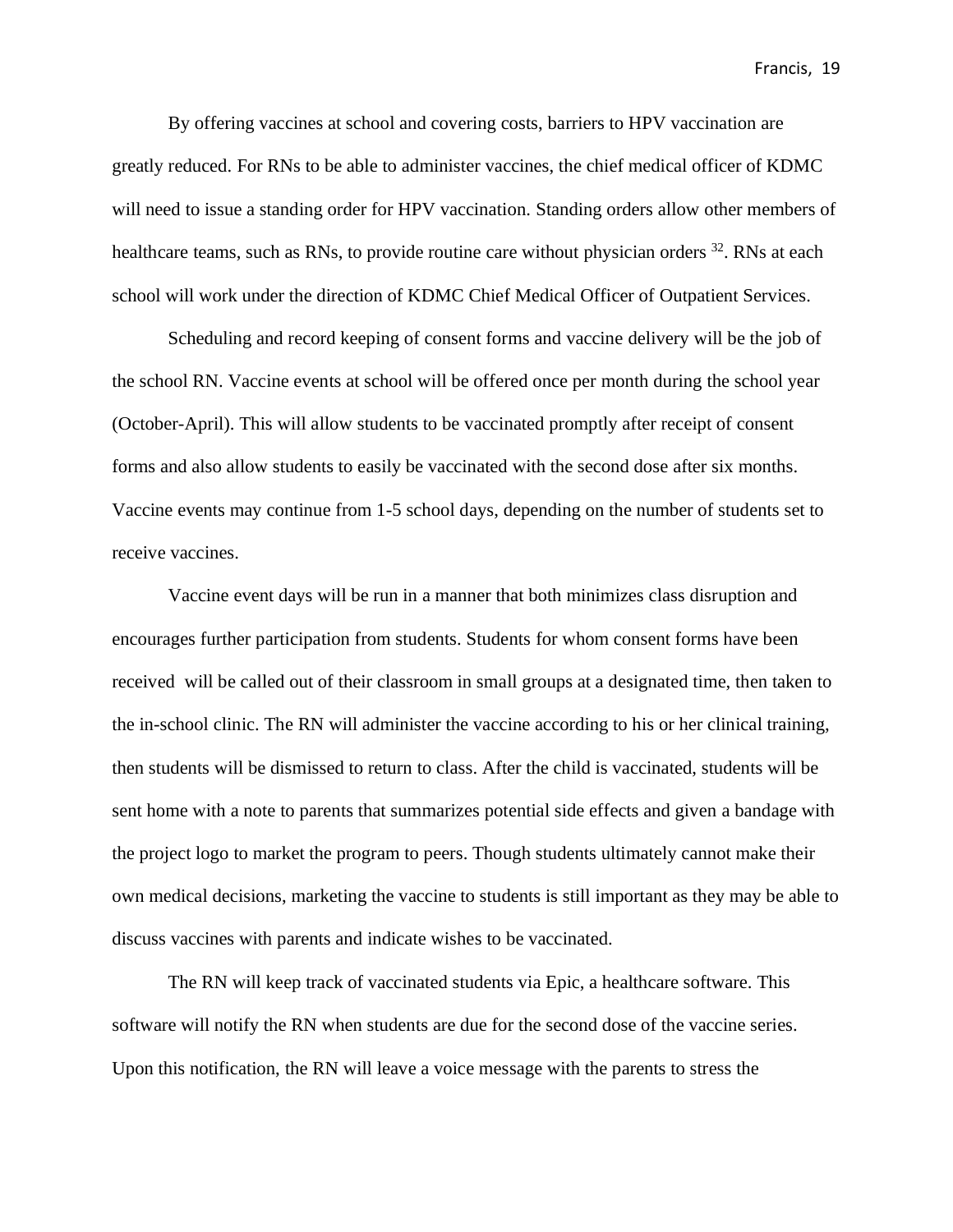importance of the second dose of the vaccine and notify parents that consent forms will be sent home with the student. Upon receipt of the consent form, parents will again be called to notify of the scheduled vaccine day. Students leaving the middle school will be contacted when the second dose is due and provided resources about how they may receive that vaccine, either at KDMC, the local health department, or another local physician.

#### *Formative evaluation: in-school vaccine clinic*

Program staff desires to keep parents informed with their child's HPV vaccine status and comfortable with in-school vaccine clinic procedures. To do this, program CAB has been including in developing the previously mentioned guidelines. Voice messages sent to parent phones, notes sent home after vaccination, and messaging about upcoming vaccine appointments has been tested with parents in each middle school to ensure that it is clear and provides information that is helpful to parents.

#### *Fidelity:*

Program staff will take measures to ensure that the program is implemented with fidelity. This RNs will be responsible for recording date, time, location and type of educational event in an online calendar. They will also record the number of flyers and infographics distributed at educational events to ensure that they were distributed. To ensure that monthly vaccine events are completed, RNs will be asked to record the date(s) that vaccines were distributed in the online calendar and include information on the number of vaccines administered.

#### **Performance Measures and Evaluation**

Thorough evaluation will be conducted to ascertain the utility of the program in increasing HPV vaccine coverage. The main outcome measures for this program will be HPV vaccine initiation and HPV vaccine completion. These measures will be valuable in drawing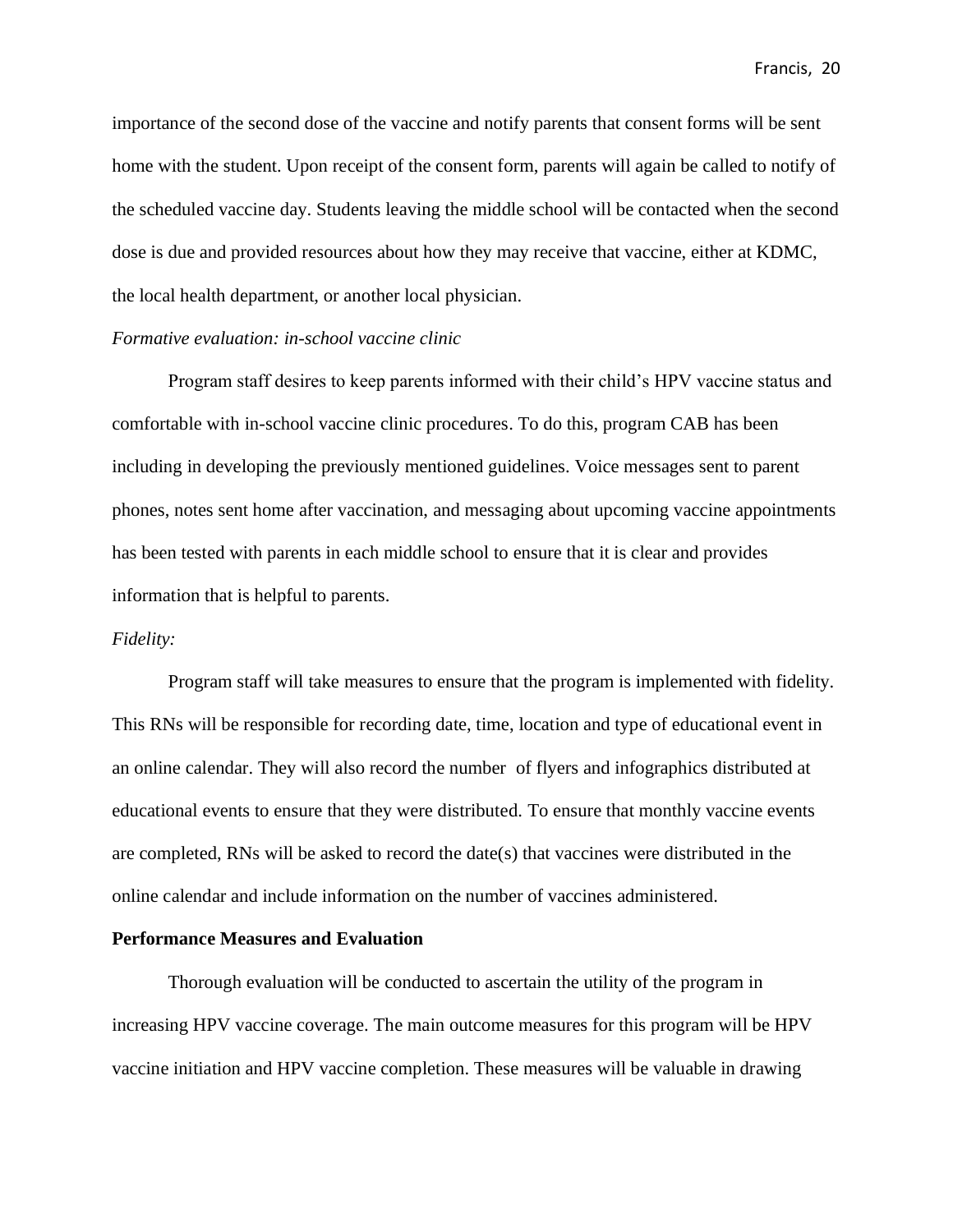conclusions about the overall effects of school-based vaccine programs. The Healthy People 2030 goal is for 80% HPV vaccine coverage in people aged 13-15, however, due to marked low vaccine uptake in this region, bringing HPV uptake to US average of 55% coverage would be a considerable improvement for this region <sup>9</sup>. Secondary outcome measures will also be collected from parents of middle school students. Research suggests that constructs of the Health Belief Model (HBM) are have implications on vaccine behavior <sup>25</sup>. In order to affirm previous research, and to ensure that program components are addressing the proper theoretical constructs, parents will be asked about perceived benefits of vaccination, perceived barriers to vaccination, perceived severity of HPV, perceived susceptibility to HPV, self-efficacy and cues to action  $25$ . HPV knowledge will also be addressed, as knowledge is necessary for informed vaccine decision making for parents<sup>25</sup>.

#### *Primary outcome data:*

As previously mentioned, the primary outcome data for this program will be HPV vaccination initiation and completion. At the beginning of the school year when consent forms are sent home, parents will be able to indicate how many HPV vaccinations the child has received, either 0, 1 or 2, which will provide a baseline for HPV vaccination in each school. Parents will also be asked if they wish for their child to be vaccinated at the in-school vaccine clinic, to which parents may answer either yes or no. Parents indicating they do not wish for their child to be vaccinated will be asked to provide their reasoning, which can allow program staff to have better targeted information for non-consenting parents in each school. Parents indicating consent to vaccinate will be asked to provide some demographic information on the child, including age, race/ethnicity and biological sex. Consent forms will be sent home twice per semester to students who were not previously vaccinated but will be available for any parent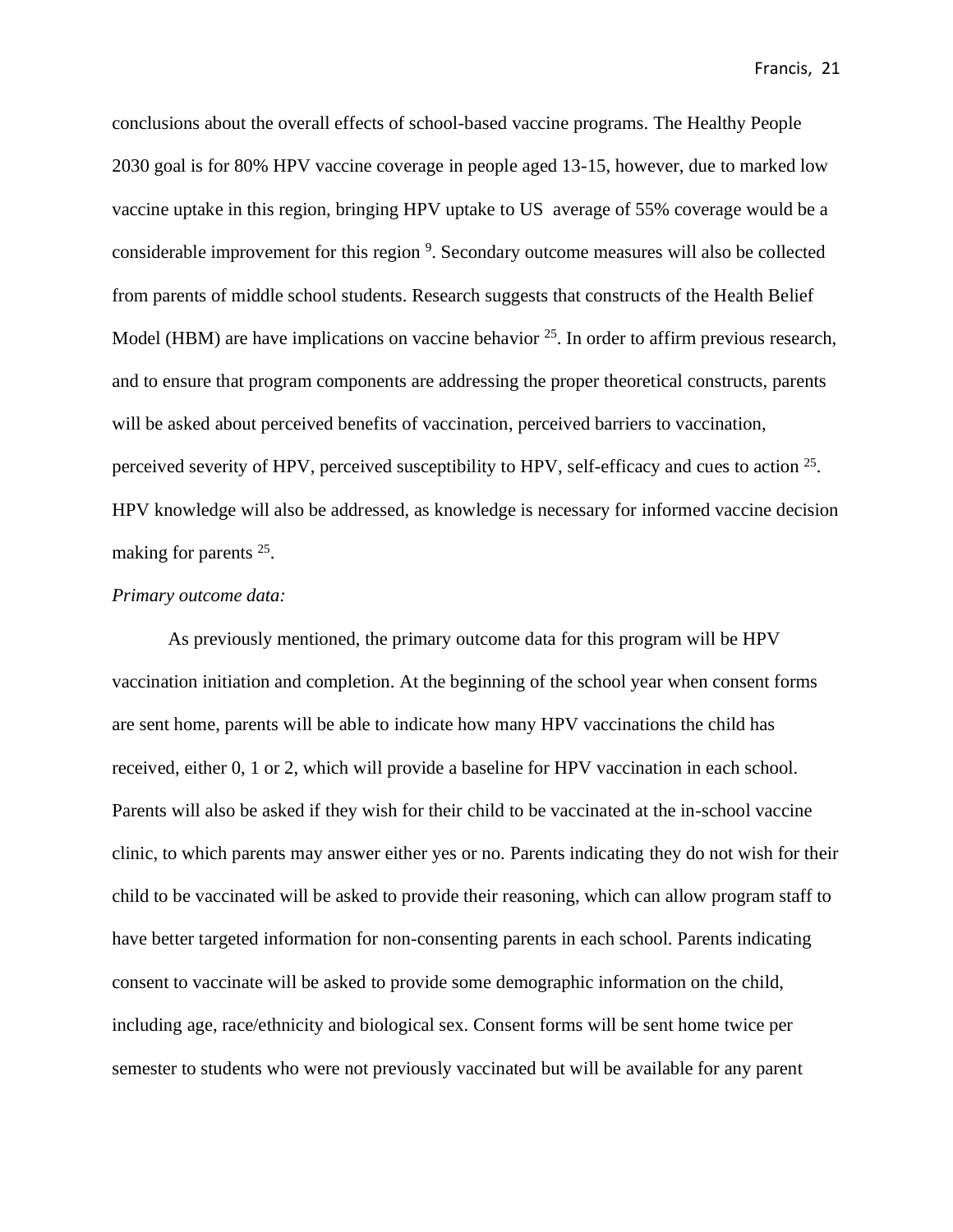attending formal or informal educational events. This will both allow second opportunities for non-consenting parents to consent and allow program staff to keep track of students receiving HPV vaccines outside of the school clinic.

Primary data will be updated through KDMC's electronic record keeping software, Epic. Epic will keep track of students vaccinated though the school. KDMC will also keep track of age at vaccination, gender, and race. These measures will allow program staff to determine if certain groups within the school are not receiving vaccines and tailor educational programming to meet vaccine resistant groups.

#### *Secondary outcome data*

To collect data related to HBM theoretical constructs and knowledge of HPV, the HPV Knowledge Scale (HPVKS) and the HBM Scale for HPV Virus and its Vaccination (HBMS-HPVV) will be used. The HPV Knowledge scale is a 20-item scale that consists of statements about HPV; participants are asked to judge the statement as true or false. Participants are given a point for each correct answer and no points for incorrect answers, with higher scores indicating more knowledge of HPV than lower scores. Cronbach's alpha for this scale is  $\alpha$ =0.88<sup>33</sup>. The Health Belief questionnaire includes 12 items across subscales for perceived benefits (3 items), perceived susceptibility (2 items), perceived severity (2 items), and perceived barriers (5 items). Response options were recorded on a 4-point Likert scale ranging from "not at all" (1) to "very much" (4). Cronbach's alpha for this scale is  $\alpha$ =0.85<sup>33</sup>. Program staff will add questions about vaccine status of children and intentions to vaccinate children in the future.

Because these surveys are being used to evaluate the utility of the educational programming, these surveys will have to be completed both before and after educational programming. Before education sessions, RNs will share the survey link, QR code or paper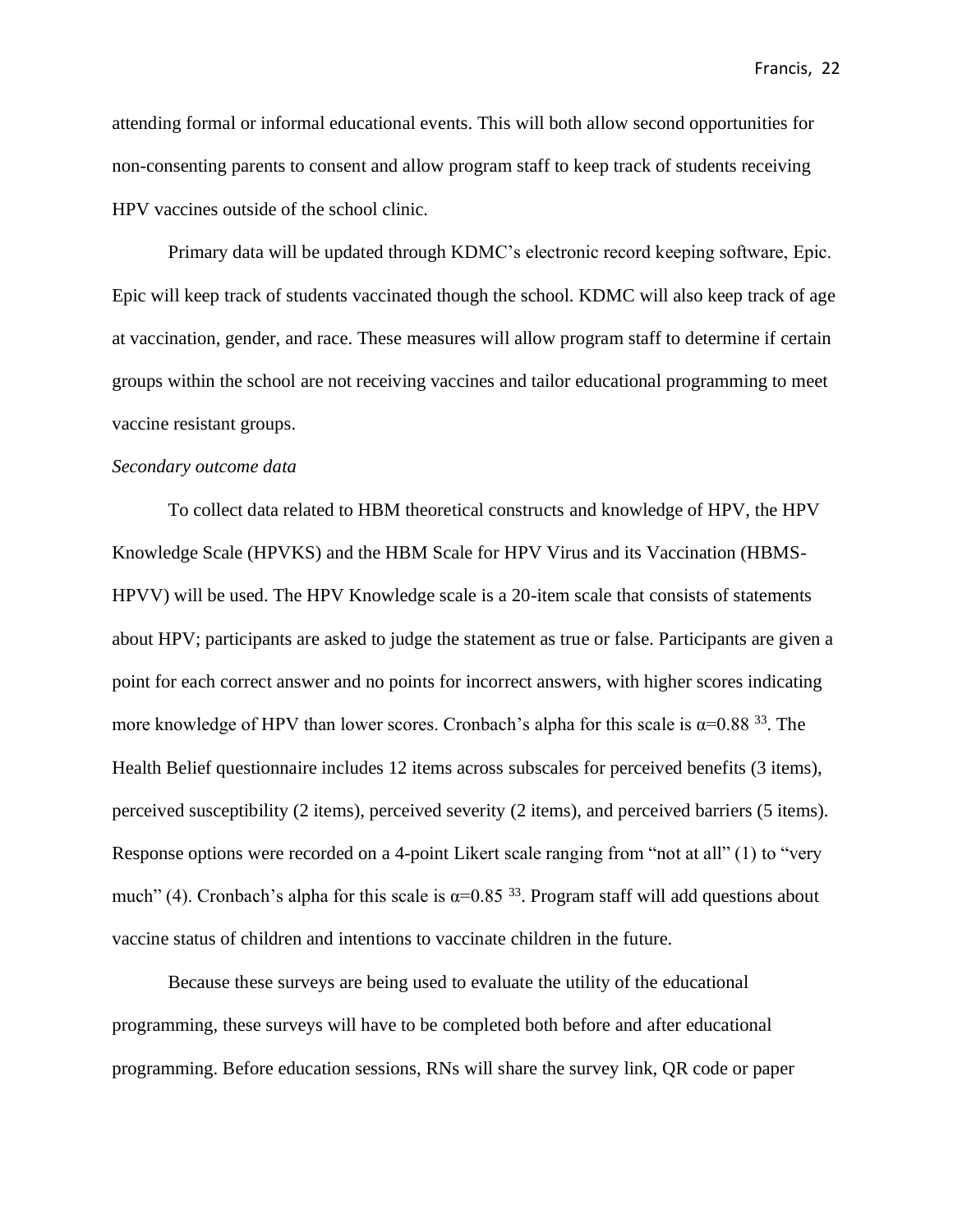survey with parents and then again after the education sessions. Mean scores on the posteducation survey will be compared to the data collected before the education program. If the education sessions are successful, parents will report higher scores on both surveys after the session as well as report a higher likelihood of vaccinating children. Parents will be incentivized to participate in these surveys because participants will be entered in a drawing for a \$100 Visa gift card, to be drawn once per school semester.

#### *Process evaluation: educational events*

Process evaluation will be completed to better understand strengths and weaknesses of the program. Both formal and informal education events will undergo process evaluation to ensure the program is implemented according to plan. Several methods will be used to gather process data. For informal events, RNs will include the number of parents and community members that attended. For formal education events, an additional program staff member will be in attendance to count number of attendees. RNs will also record the number of consent forms received at each event, as well as the number of consent forms received from students during the school day.

A participant tracking log will help RNs to ensure that each consenting student has received the vaccine and to ensure follow up with parents of non-consenting students. By class, each student name will be printed, and RN will indicate consent form response, completed voice messages to parents, and scheduling/receipt of the vaccine. This log will give insights as to how many or few students have not been reached by the program, which students are still waiting for the vaccine and the number of students with the vaccine initiated and completed.

Semi-structured interviews will also be conducted with school and program staff to better understand the what the program did well and what parts of the program need special attention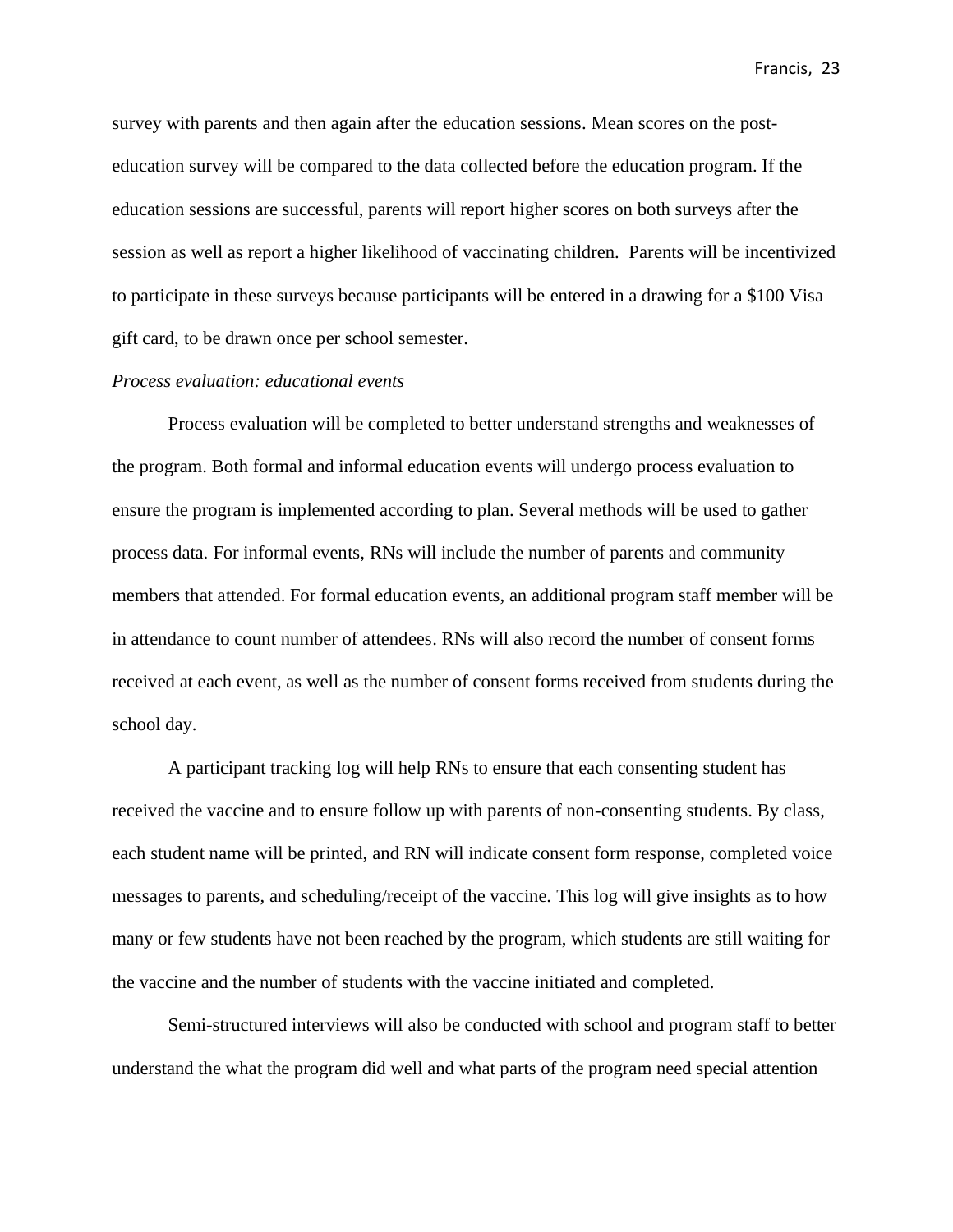for improvement. Two teachers from each school will be interviewed to understand any additional burden that was placed on teachers throughout the program. Each school principal will also be contacted so that any administrative concerns with the program can be addressed. Parent volunteers will also be contacted via telephone to provide feedback on potential improvements for the program. Finally, the school RN will also be interviewed to understand any difficulties experienced throughout the program and to understand what strategies were most effective in communicating and building relationships with parents. Additionally, program staff is interested in learning if any vaccine information was inflammatory versus information that was more likely to lead to thoughtful consideration of HPV vaccine receipt in the RNs communication with parents who are hesitant of the vaccine. Findings from these interviews will be synthesized in a report each year written by program the coordinator and used to inform changes to the remainder of the program.

#### **Capacity and Experience of Applicant Organization:**

Kings Daughter's Medical Center is a regional healthcare service organization that is well equipped to implement and evaluate this program. KDMC has a commitment to serving its eastern Kentucky community, and has demonstrated commitment to service through a number of community programs. Currently, KDMC participates in community health fairs, low cost community health screenings and meals on wheels. As a non-profit healthcare organization, KDMC completes a community health needs assessments (CHNA); these reports use both primary and secondary data sources to identify and prioritize community health needs. The most recent CHNA does list cancer prevention as a priority need but focuses only on screening strategies rather than primary prevention measures. This program will work to improve cancer outcomes according to 2020 CHNA identified priority areas.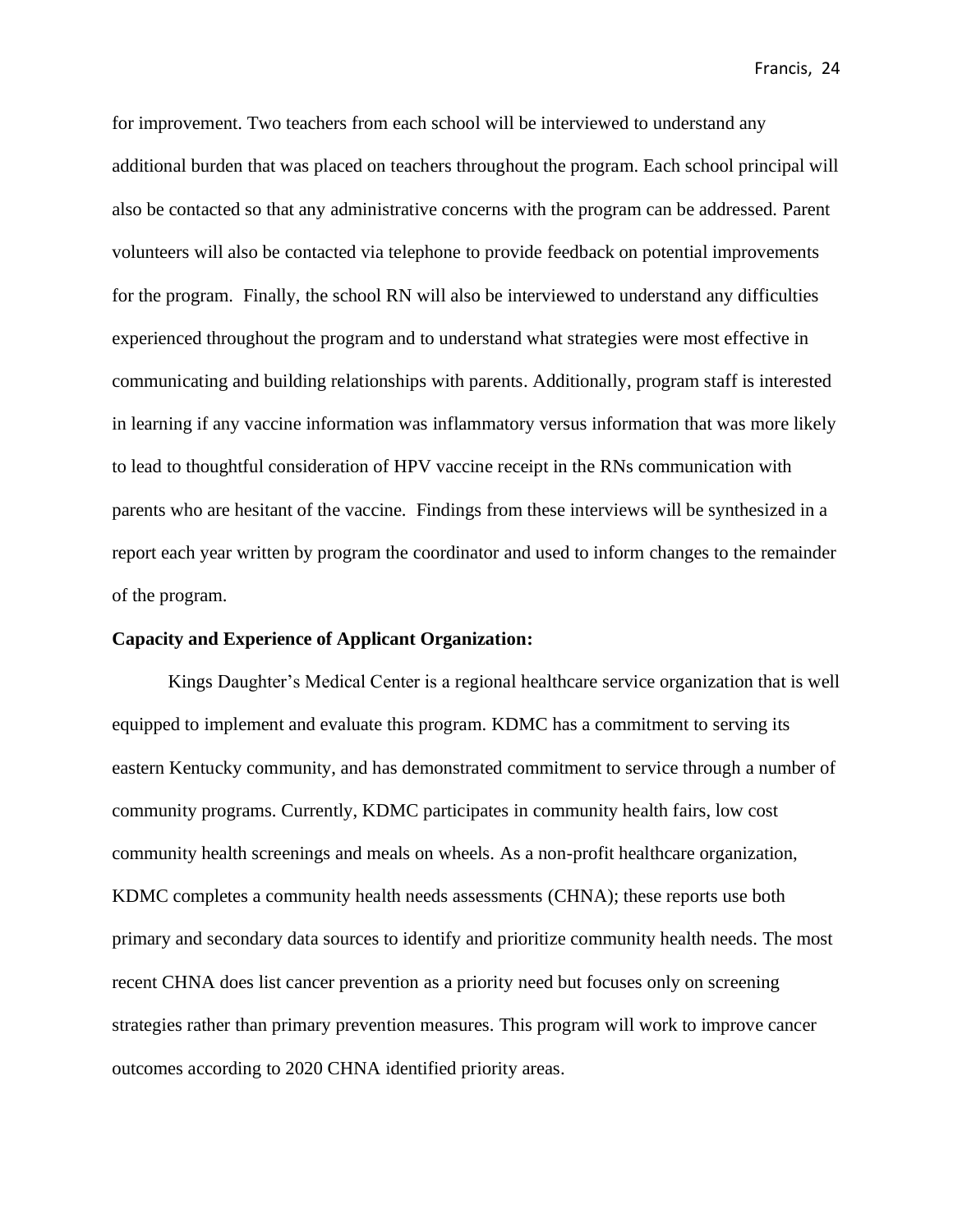Most relevant to the program at hand, KMDC provides nurse practitioner walk-in clinics in Boyd, Carter and Greenup County Public Schools. KDMC intends to expand this community service into Elliott and Lawrence County Schools as a way to ensure equity in vaccine coverage and fulfill KDMC's commitment to serving the eastern Kentucky community. Having experience in implementing this type of program in other area schools, KDMC is an ideal organization to provide this service. The hired project coordinator will work with KDMC and be responsible for communication between the larger organization and the walk-in clinics at each of these schools. This includes the distribution and reimbursements of the HPV vaccines.

Being a regional medical center, KDMC already has the infrastructure to implement the proposed program. Being a larger organization, needed employees can more easily be hired, and tools needed to monitor outcomes are already in place. Hired RNs for this program will be hired locally, so that program staff can have a better perspective on needs and resources within the community. This perspective, combined with previous expertise of KDMC staff in other walk-in school clinics, may also help program staff in convening stakeholders and decision makers and building an effective Community Advisory Board. As previously mentioned, KDMC will utilize Epic, a healthcare record software to examine vaccine initiation and completion. This system is already secured and in use at KDMC clinics.

KDMC understands the value in convenient and accessible health care for families and children as well as the need to promote good health within organizations and workplaces, such as schools. By providing this program, KDMC will be able to improve community health by improving community trust in healthcare organizations, equipping community members with good sources for health information, and providing cancer-preventing vaccinations to adolescents to improve cancer incidence rates over time.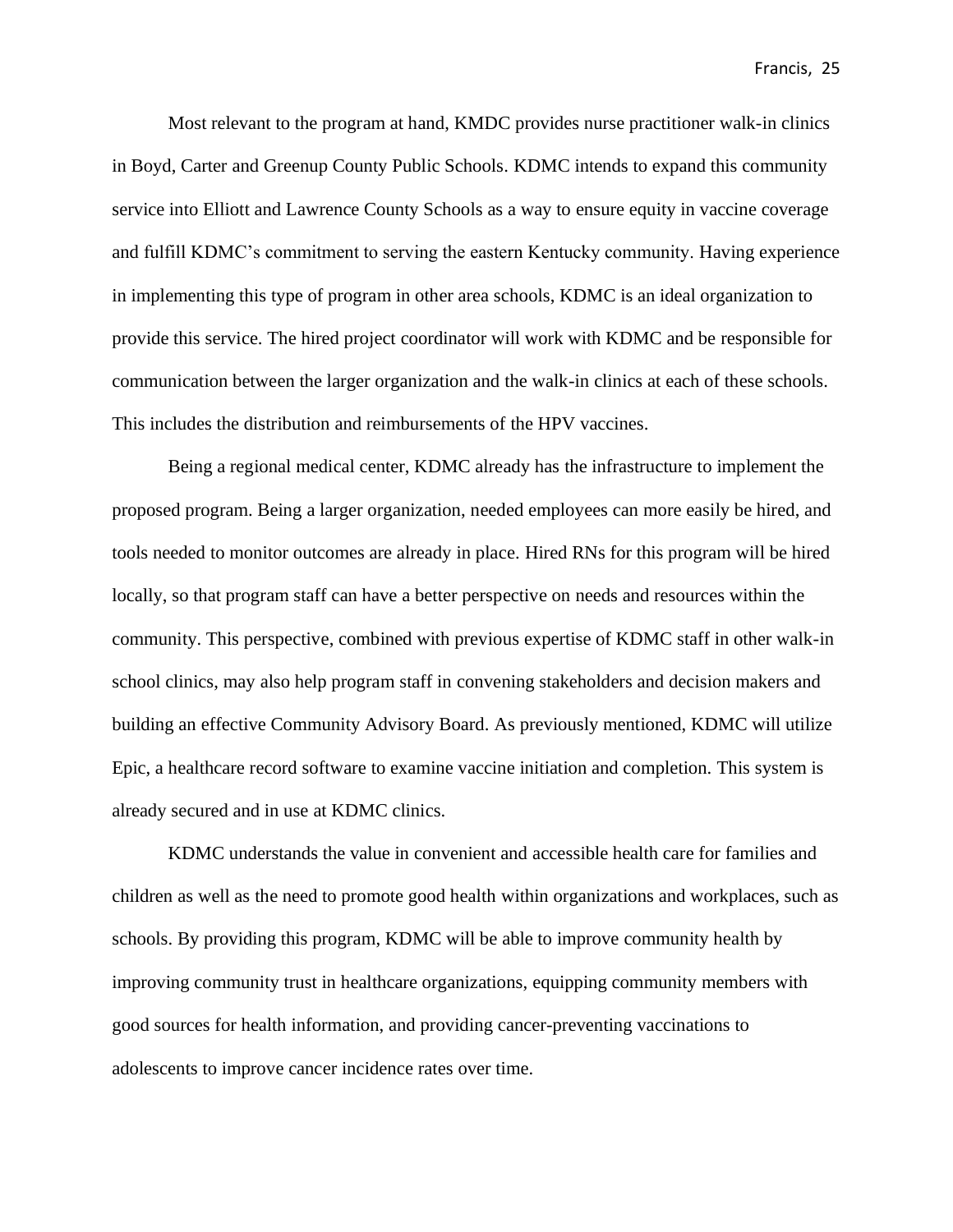Between new hires and existing KDMC staff, the program has needed human resources for a successful program. Full time RNs will be hired to provide educational events and administer vaccines at each school. Additionally, a program coordinator currently works at the KDMC main campus; this person is responsible for communicating with school RNs as well as distributing vaccines and billing for vaccines that can be reimbursed by the state VFC program. Program coordinators will also be in charge of assembling and communicating with the CAB. KDMC currently has a quality improvement officer, who is responsible for tracking vaccine data via Epic to evaluate the efficacy of the program in increasing vaccine uptake. Elliot and Lawrence County schools currently have few hired school nurses; Elliot County has no school nurses while Lawrence County has seven hired nurses across seven schools <sup>22</sup>. When a nurse is present, they will help with tracking participant data, processing consent forms and scheduling vaccines.

Data monitoring will be used to ensure that different population groups within schools are being reached equitably. With this knowledge, school RNs can target certain groups for educational information. Feedback from parents about educational events will also be utilized to improve the program. This feedback will help RNs address specific concerns about vaccination within the community, and to ensure that information is communicated in a way that is culturally appropriate and matches with the interest of parents. Information about vaccine coverage within the area will also be tracked to better understand how these two counties are performing compared to other counties within Kentucky, so that the effectiveness of the program can be better understood.

School based walk-in clinics for vaccinations are built for sustainability because they both provide a service to the community and benefit the applicant organization by establishing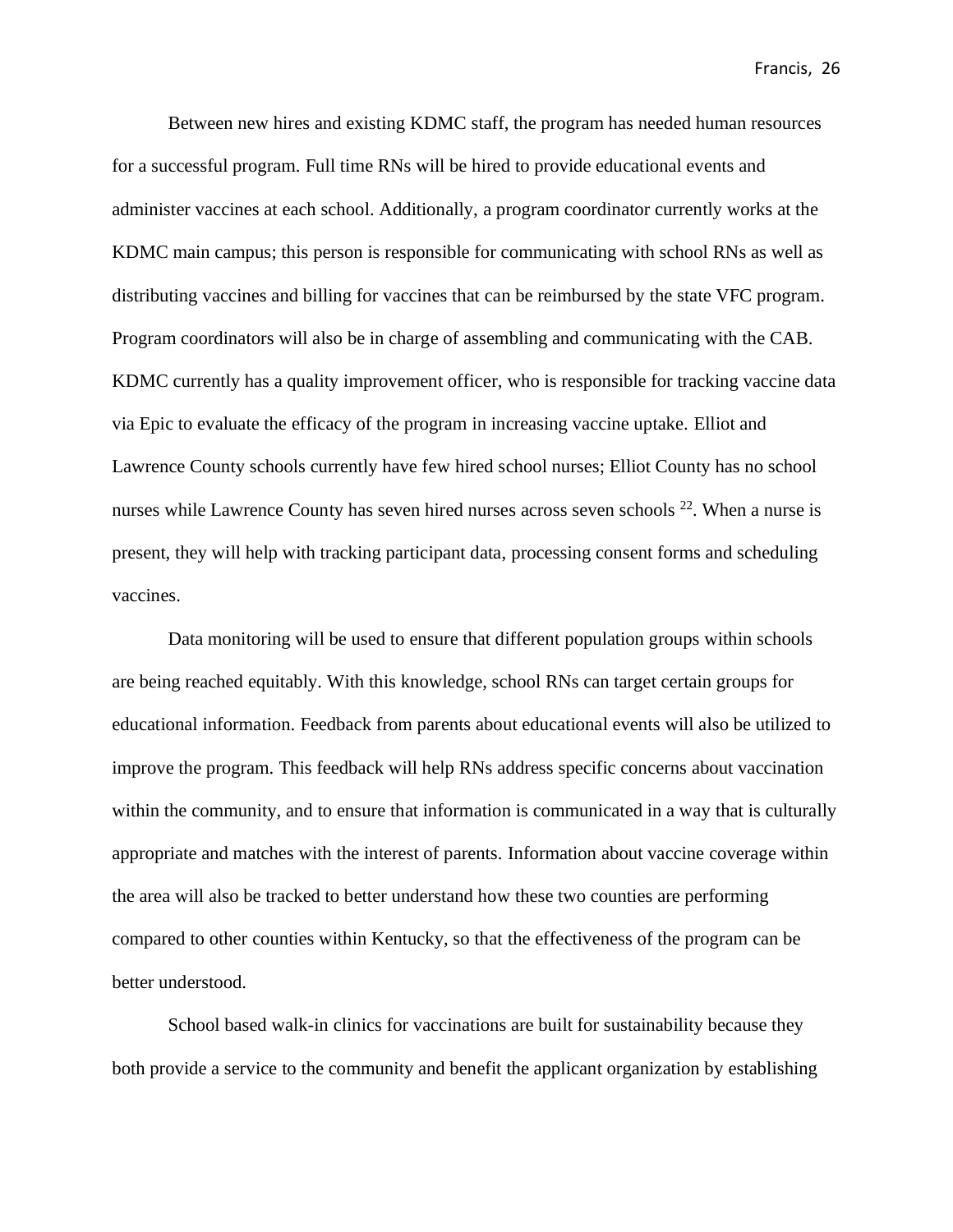care with a new population of patients. By providing HPV vaccinations to the students, vaccines costs can be reimbursed by VFC, which can be a source of income for school vaccine clinics. The main purpose of the program is to establish in-school vaccine clinics to improve vaccine coverage, but clinics may be used for other student health services, with services billed through insurance which provides additional income and a larger patient population for KDMC.

#### **Partnerships and Collaboration:**

KDMC will lean heavily on community partners to implement this vaccine program. As previously mentioned, a working relationship with the middle schools involved in this program are vital to program success. Approval from superintendents from each county will be needed to begin the program, but program staff will interact more closely with school principals to determine best days and times for scheduling vaccines. Within these schools, program staff will make an effort to engage parents in learning about the benefits of vaccines and vaccines through school programs. The program will prioritize engaging parents who have pro-vaccine views, but may not have the means to vaccinate children, or who are generally pro-vaccine, but are uncomfortable with vaccines that prevent sexually transmitted infections. Building these relationships will help spread benefits of this program through informal social networks.

The project manager will be responsible for assembling and communicating with the Community Advisory Board. People invited to the Community Advisory Board include school principals, interested parents and health department representatives. Principals and health department representatives will be contacted directly about membership, while parents will be invited through parent-teacher associations and flyers home from school. Program staff will also invite a member from the Ashland Area Ministerial Association; having pastors from the community involved in the project may ease parent fears about HPV vaccines encouraging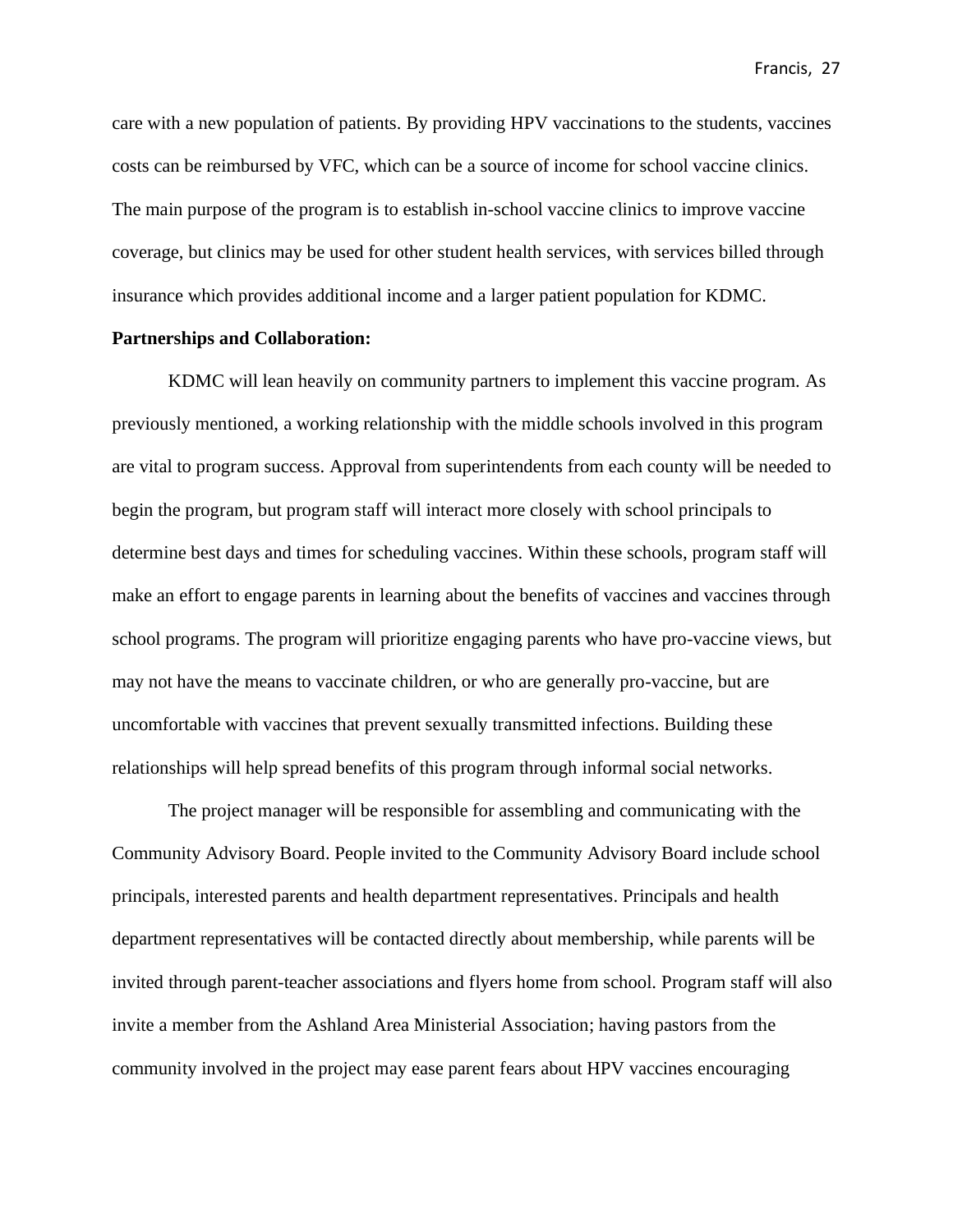sexual activity in teens. Having these roles represented on the board will ensure that the program is responding to community needs, is transparent with intentions and so that issues with implementation can be resolved with input from several different perspectives and expertise.

KDMC will carry the majority of program responsibilities. These responsibilities include developing and delivering educational presentations as well as administering vaccines. The main role of the schools is to provide a designated space for the hired RN and in school vaccine clinic. Educational events will also occur at school-sponsored events, so schools will need to accommodate some events to allow program RNs to deliver educational programming. Special measures will be taken to ensure that school staff are not overburdened with the proposed program; program RNs will work with principals and teachers to make sure that program activities are minimally invasive to the normal school day.

#### **Project Management:**

The proposed program will be managed through several online software programs that will allow for better communication and networking between RNs at each school and program management at KDMC. The program coordinator will upload all needed educational materials to a shared folder, along with reminders on how to best present information on HPV vaccinations. Progress on vaccine initiation and completion will be tracked by the data manager at KDMC through Epic, an electronic health record software. The program manager will send data reports to school RNs following each vaccine event to update RNs about current progress and the portion of the population that remains unreached by the program.

The roles and responsibilities of the program coordinator will be to communicate with individual school vaccine clinics and to ensure they have adequate supplies of vaccines as well as to coordinate billing with the VFC program. Since this program already exists in neighboring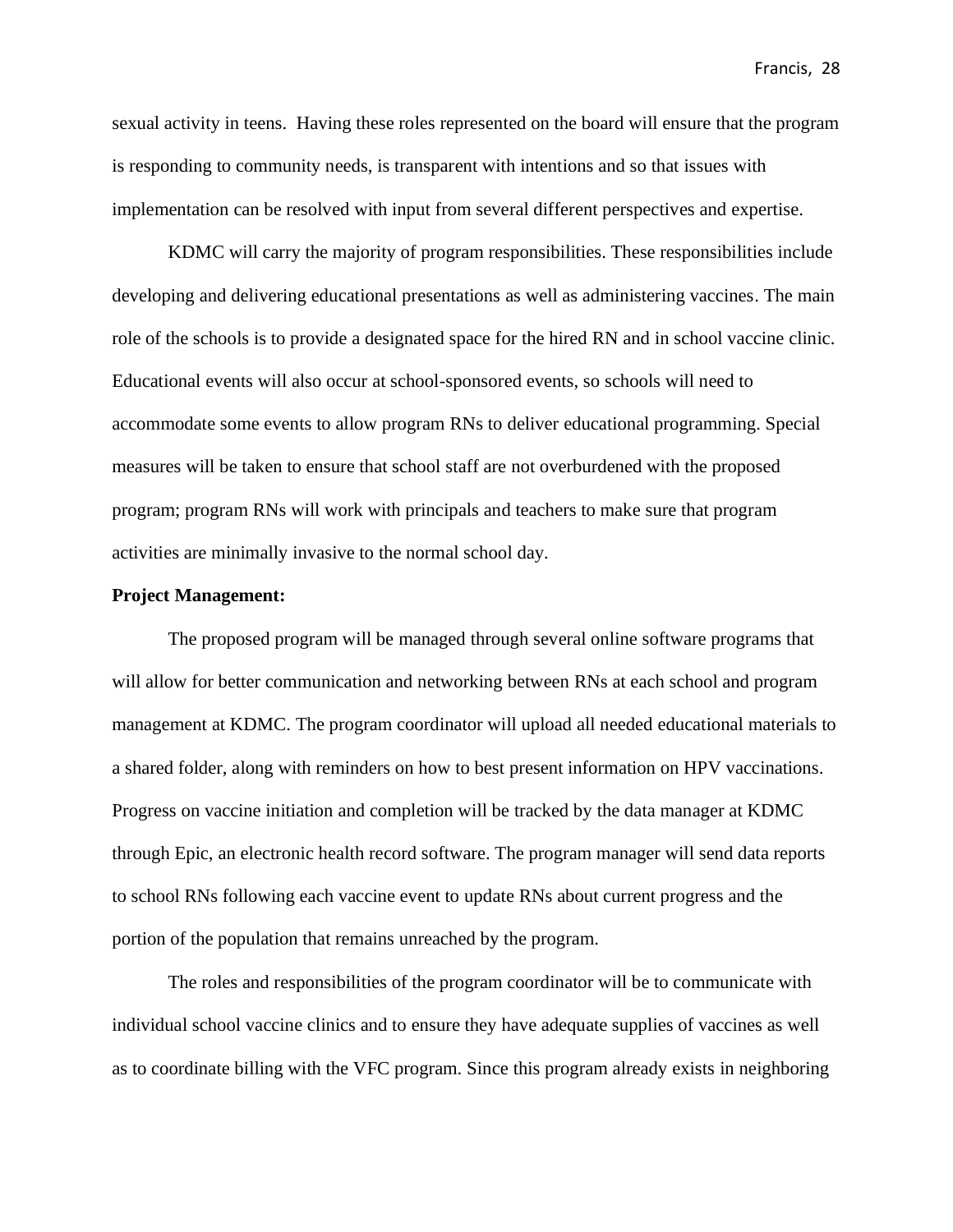counties, the person already has experience running school-based vaccine programs in Boyd, Carter and Greenup Counties. Hired RNs will be responsible for delivering formal and informal education events, communicating with parents, collecting consent forms and administering vaccines. RNs are trained in vaccine administration and also have skills in providing patient education to patients as well as managing a full schedule of patients. A data manager within the KMDC system will be utilized to gather data from Epic and create reports about the efficacy of the program. The person is this role has experience in creating quality improvement reports that explain the health system's success in meeting certain benchmarks like screenings and vaccines.

The program coordinator will have a standing meeting once per month throughout the school year with the principal and RN at each middle school principle. This will encourage clear communication between these groups so that each party understands expectations and goals for the upcoming month while also clarifying and problem-solving any obstacles from the previous month. At these meetings, the program coordinator will also share data from KDMC about total numbers of vaccine initiation and completion, comparisons to other community populations, and groups within the school that are not receiving vaccines. This will allow a more targeted approach for future educational events and will provide feedback on the current state of the program in relation to its goals. Communication between RNs, principles and program coordinator will also build relationships between these groups to encourage project sustainability.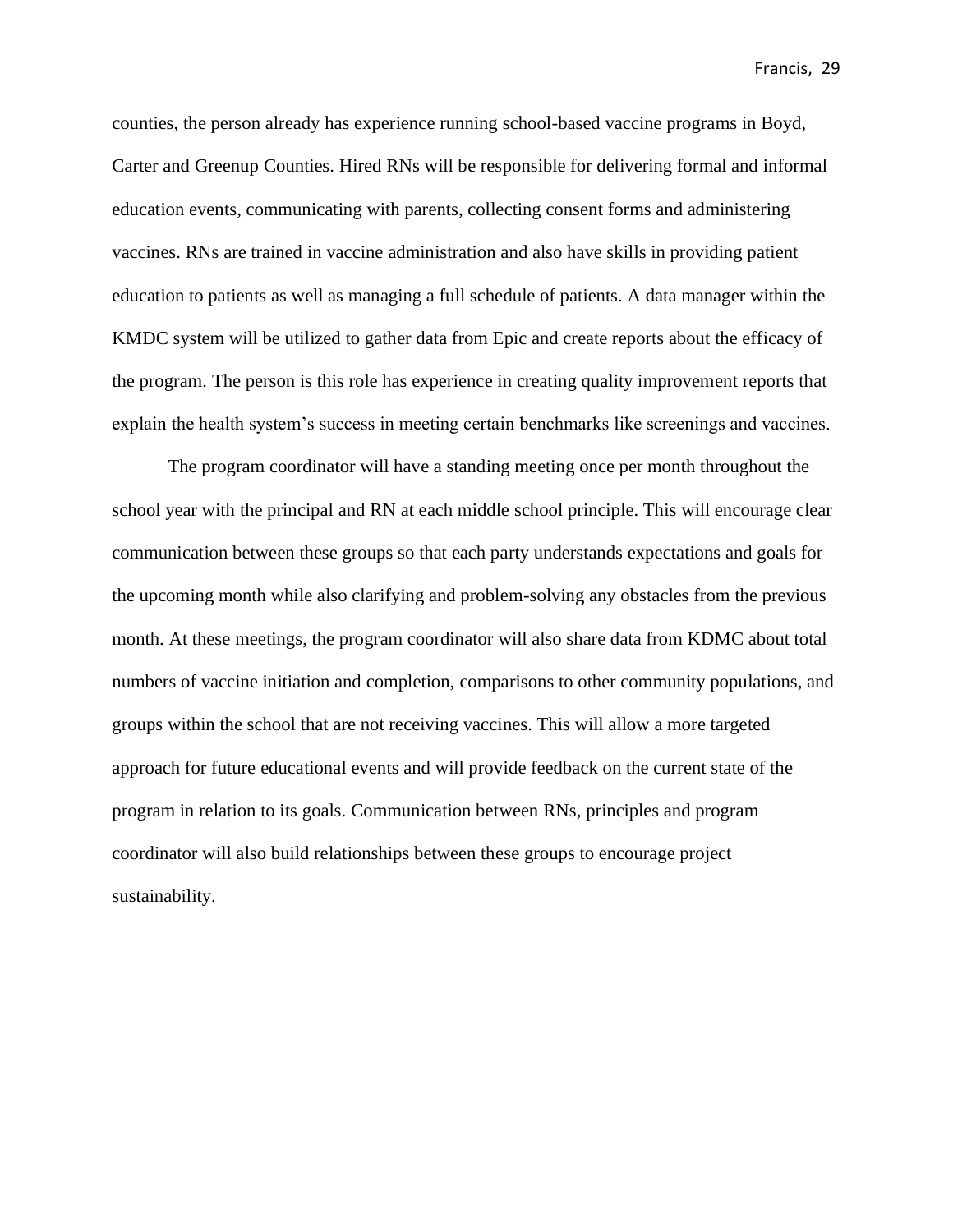## Reference:

- 1. Centers for Disease Control and Prevention. Cancer Statistics at a Glance. https://gis.cdc.gov/Cancer/USCS/#/AtAGlance/. Published June 2021.
- 2. US Cancer Statistics Working Group. US Cancer Statistics Data Visualizations Tool. https://cancer-rates.info/ky/. Published 2020.
- 3. Board PATE. PDQ-Cervical Cancer Treatment. doi:26389422
- 4. Centers for Disease Control and Prevention. What are the Risk Factors for Cervical Cancer? https://www.cdc.gov/cancer/cervical/basic\_info/risk\_factors.htm. Published 2021.
- 5. Centers for Disease Control and Prevention. Basic Information about HPV and Cervical Cancer. https://www.cdc.gov/cancer/hpv/basic\_info/. Published 2020.
- 6. national Institutes of Health. ACS's Updated Cervical Cancer Screening Guidelines Explained. https://www.cancer.gov/news-events/cancer-currents-blog/2020/cervicalcancer-screening-hpv-test-guideline. Published 2020.
- 7. Lei J, Ploner A, Elfström KM, et al. HPV Vaccination and the Risk of Invasive Cervical Cancer. *N Engl J Med*. 2020;383(14):1340-1348. doi:10.1056/nejmoa1917338
- 8. Centers for Disease Control and Prevention. Human Papillomavirus (HPV) Vaccination: What Everyone Should Know.
- 9. Office of Disease Prevention and Health Promotion. Increase the proportion of adolescents who get recommended doses of the HPV vaccine — IID‑08. https://health.gov/healthypeople/objectives-and-data/browseobjectives/vaccination/increase-proportion-adolescents-who-get-recommended-doses-hpvvaccine-iid-08.
- 10. Elam-Evans LD, Yankey D, Singleton JA, et al. National, Regional, State, and Selected Local Area Vaccination Coverage Among Adolescents Aged 13-17 Years — United States, 2020. *MMWR Recomm Reports*. 2021;70(35):1184-1190. doi:10.15585/mmwr.mm7035a1
- 11. Kentucky Cabinet for Health and Family Services Immunization Branch. *2018 Adolescent Vaccination Rates Reported to KYIR by Age 2018 Kentucky HPV Vaccination Rates Reported to KYIR by Gender and Age*.; 2018.

https://chfs.ky.gov/agencies/dph/dehp/imm/AdolescentDataAnalysisinKYIR.pdf. 12. Kentucky Cabinet for Health and Family Services. Vaccines for Children Program.

- https://chfs.ky.gov/agencies/dph/dehp/Pages/vfc.aspx. Accessed December 16, 2021. 13. Mills LA, Head KJ, Vanderpool RC. HPV vaccination among young adult women: A Perspective from appalachian kentucky. *Prev Chronic Dis*. 2013;10(2):5-10. doi:10.5888/pcd10.120183
- 14. Holloway GL. Effective HPV Vaccination Strategies: What Does the Evidence Say? An Integrated Literature Review. *J Pediatr Nurs*. 2019;44(2019):31-41. doi:10.1016/j.pedn.2018.10.006
- 15. Tan ASL, Lee C joo, Chae J. Exposure to Health (Mis)Information: Lagged Effects on Young Adults' Health Behaviors and Potential Pathways. *J Commun*. 2015;65(4):674- 698. doi:10.1111/jcom.12163
- 16. Ramanathan K, Antognini D, Combes A, et al. Since January 2020 Elsevier has created a COVID-19 resource centre with free information in English and Mandarin on the novel coronavirus COVID- research that is available on the COVID-19 resource centre -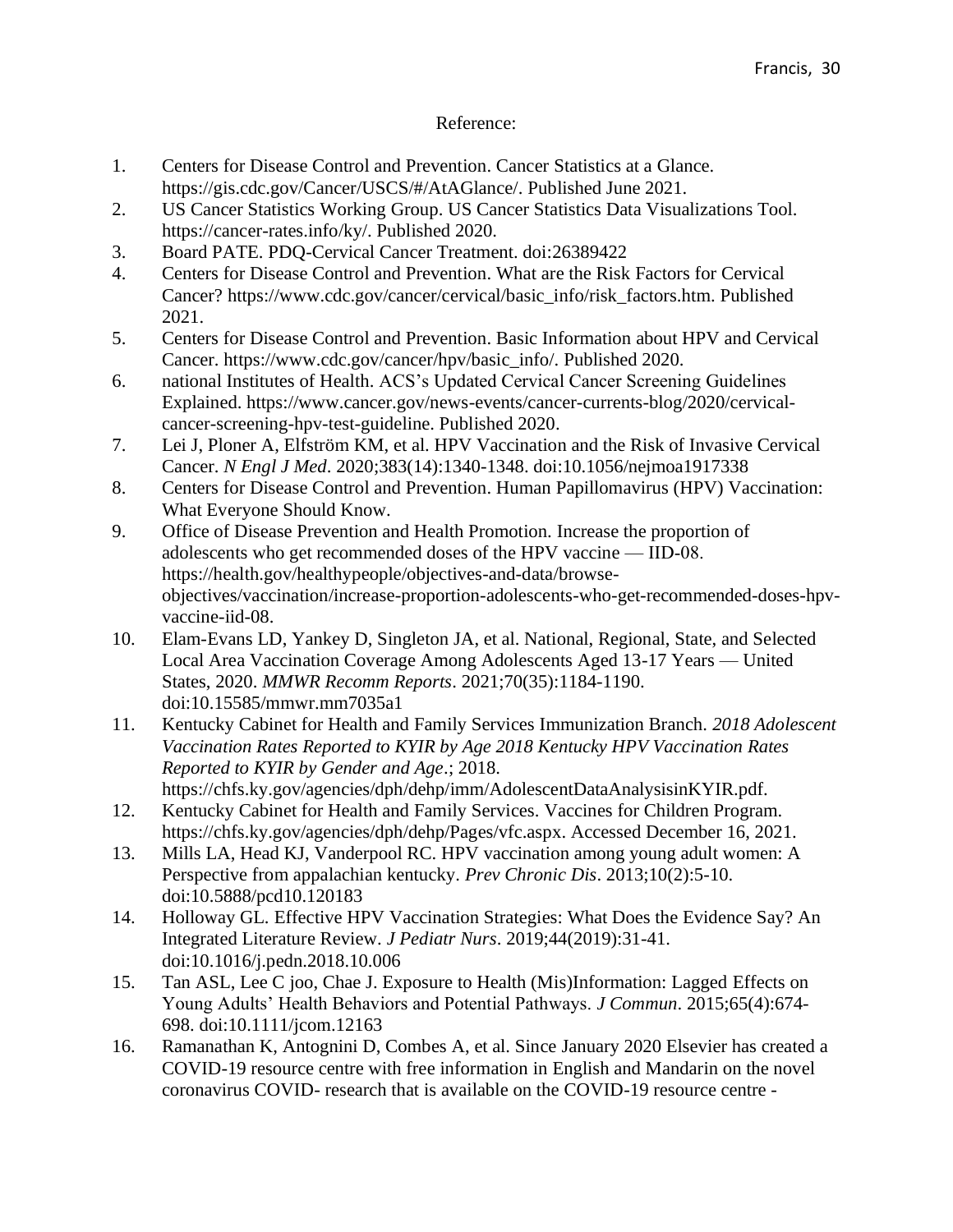including this for unrestricted research re-use a. 2020;(January):19-21.

- 17. Madhivanan P, Pierre-Victor D, Mukherjee S, et al. Human Papillomavirus Vaccination and Sexual Disinhibition in Females: A Systematic Review. *Am J Prev Med*. 2016;51(3):373-383. doi:10.1016/j.amepre.2016.03.015
- 18. Marshall JL, Thomas L, Lane NM, et al. Creating a culture of health in Appalachia: Health disparities in Appalachia. 2017;(August):382. https://www.arc.gov/assets/research\_reports/Health\_Disparities\_in\_Appalachia\_August\_2 017.pdf.
- 19. Katz ML, Paskett ED. The Process of Engaging Members From Two Underserved Populations in the Development of Interventions to Promote the Uptake of the HPV Vaccine. *Health Promot Pract*. 2015;16(3):443-453. doi:10.1177/1524839914559776
- 20. Data USA. FIVCO Aread Development District PUMA. https://embed.datausa.io/profile/geo/fivco-area-development-district-puma-ky/. Published 2020. Accessed December 15, 2021.
- 21. GreatSchools. Kentucky Middle Schools. https://www.greatschools.org/kentucky. Published 2020.
- 22. Kentucky Department of Education. Student Health Data: School Nurse Counts. Published December 2021. https://education.ky.gov/districts/SHS/Pages/Student-Health-Data.aspx
- 23. ElementarySchools.Org. Elementary Schools.org.
- 24. Community Guide to Preventive Services. CPSTF Findings for Increasing Vaccination. https://www.thecommunityguide.org/topic/vaccination
- 25. Brewer NT, Fazekas KI. Predictors of HPV vaccine acceptability: A theory-informed, systematic review. *Prev Med (Baltim)*. 2007;45(2-3):107-114. doi:10.1016/j.ypmed.2007.05.013
- 26. Spleen AM, Kluhsman BC, Clark AD, Dignan MB, Lengerich EJ. An increase in HPVrelated knowledge and vaccination intent among parental and non-parental caregivers of adolescent girls, age 9-17 years, in appalachian Pennsylvania. *J Cancer Educ*. 2012;27(2):312-319. doi:10.1007/s13187-011-0294-z
- 27. Patel PR, Berenson AB. Sources of HPV vaccine hesitancy in parents. *Hum Vaccines Immunother*. 2013;9(12):2649-2653. doi:10.4161/hv.26224
- 28. Vanderpool RC, Breheny PJ, Tiller PA, et al. Implementation and Evaluation of a School-Based Human Papillomavirus Vaccination Program in Rural Kentucky. *Am J Prev Med*. 2015;49(2):317-323. doi:10.1016/j.amepre.2015.05.001
- 29. Kaul S, Do TQN, Hsu E, Schmeler KM, Montealegre JR, Rodriguez AM. School-based human papillomavirus vaccination program for increasing vaccine uptake in an underserved area in Texas. *Papillomavirus Res*. 2019;8(January):100189. doi:10.1016/j.pvr.2019.100189
- 30. Nodulman JA, Kong AS, Starling R, et al. 15. Challenges to Implementing an HPV Education and Vaccination Program in New Mexico. *J Adolesc Heal*. 2013;52(2):S27- S28. doi:10.1016/j.jadohealth.2012.10.069
- 31. OLHB. Our Lady of Bellefonte Hospital Updates. https://www.bonsecours.com/aboutus/news/ashland/2020/olbh-updates. Published 2020. Accessed March 26, 2022.
- 32. Leubner J, Wild S. Developing standing orders to help your team work to the highest level. *Fam Pract Manag*. 2018;25(3):13-16.
- 33. Kim HW. Knowledge about human papillomavirus (HPV), and health beliefs and intention to recommend HPV vaccination for girls and boys among Korean health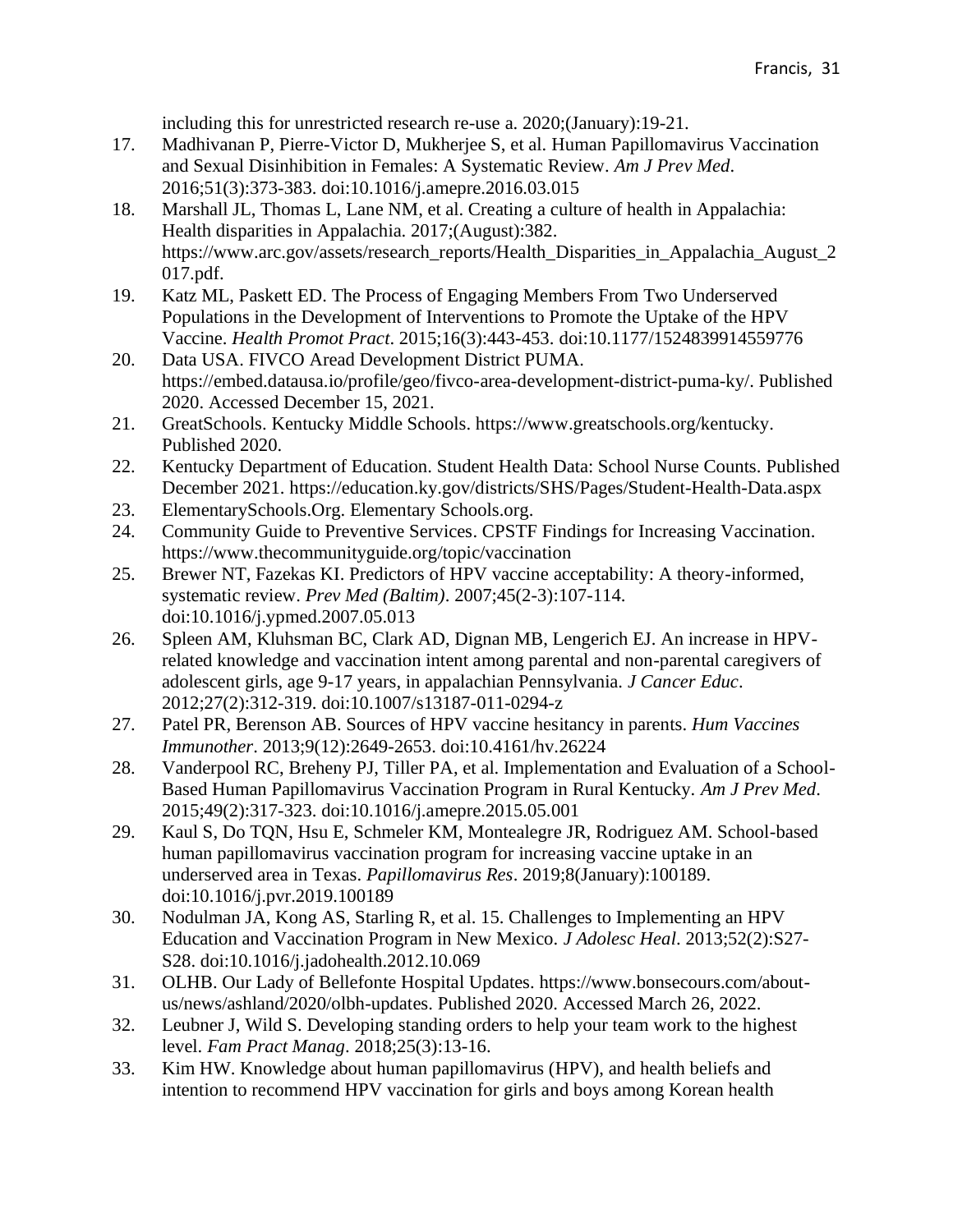teachers. *Vaccine*. 2012;30(36):5327-5334. doi:10.1016/j.vaccine.2012.06.040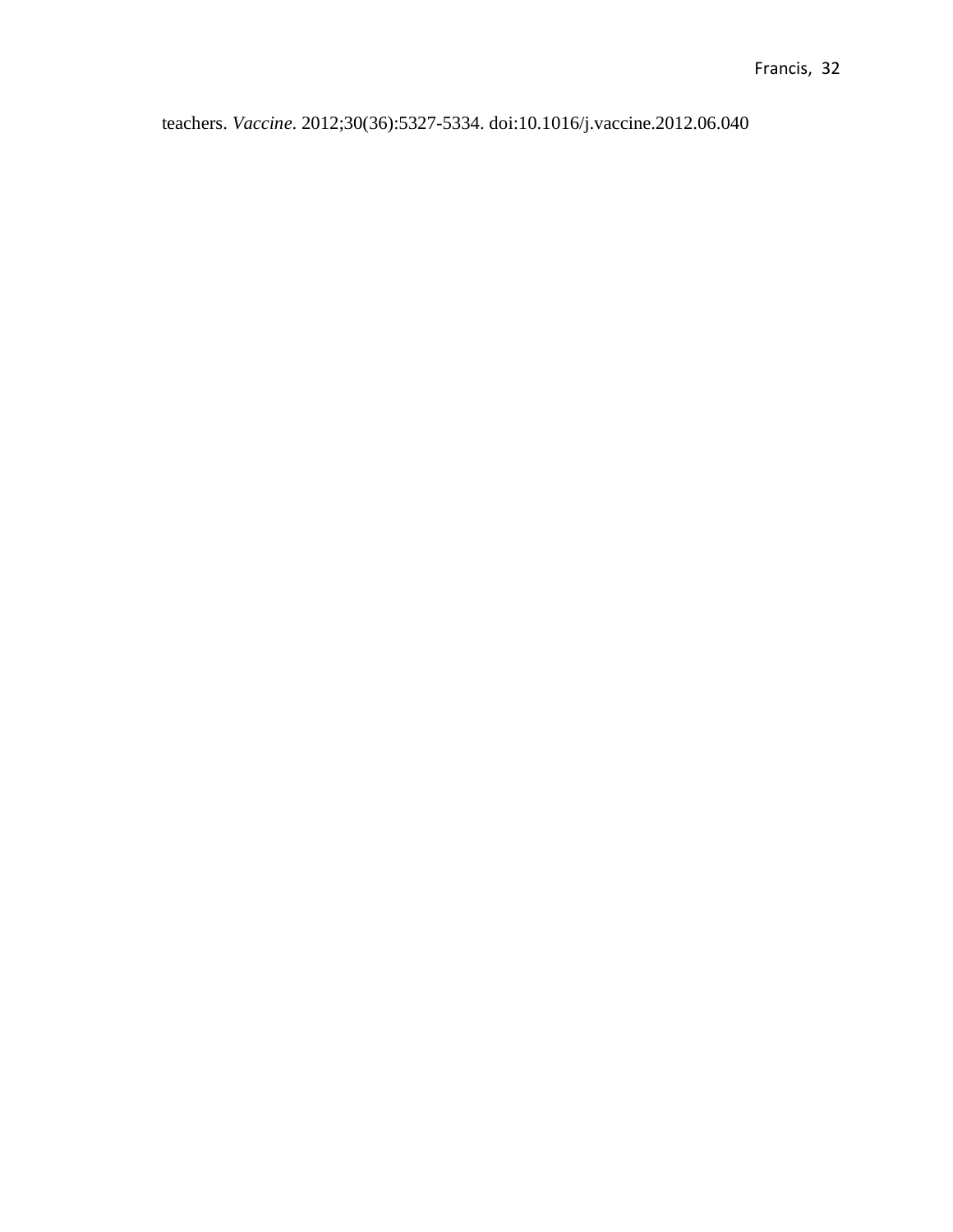#### **Budget Justification:**

**Project Coordinator (15%):** The project coordinator is a staff member of KDMC that is currently oversees the in school walk-in clinic at schools in Boyd, Carter and Greenup Counties. This staff member already has experience with school-based healthcare and coordinating immunizations between suppliers and each school clinic. This position will also be responsible for holding CAG meetings.

|               | Effort | <b>Salary</b> |                        |     | Fringe         | <b>Total</b> |             |
|---------------|--------|---------------|------------------------|-----|----------------|--------------|-------------|
| Year 1        | 15.00% | \$90,000.00   | \$13,500.00            |     | $\$\,4.725.00$ |              | \$18,225.00 |
| <b>Year 2</b> | 15.00% | \$92,700.00   | \$13,905.00            | S – | 4,867.00       |              | \$18,772.00 |
| Year 3        | 15.00% | \$95,481.00   | $\frac{\$}{14,322.00}$ |     | \$14,322.00    |              | \$19,355.00 |
|               |        |               |                        |     | 3-Year Total:  | $\mathbb{S}$ | 56,352.00   |

**Registered Nurses:** The program also plans to hire one registered nurse (RN) for each school, to be paid on a base salary of \$60,000. Percent effort for each of the nursing jobs will be based upon the population of students at the school he or she works in. Percent effort for each nursing position can be seen in the table above Individuals hired for this position will have to be Board Certified and licensed nurses within the regulations of the state of Kentucky. They will be responsible for delivering vaccine education to parents and overseeing the vaccine events in the school each month.

|                |        | <b>Effort</b> | <b>Salary</b>   |    |           |        | Fringe    | <b>Total</b> |              |  |  |  |
|----------------|--------|---------------|-----------------|----|-----------|--------|-----------|--------------|--------------|--|--|--|
| Nurse 1        | Year 1 | 75%           | 60,000.00<br>\$ | \$ | 45,000.00 | \$     | 15,750.00 | \$           | 60,750.00    |  |  |  |
|                | Year 2 | 75%           | \$61,800        | \$ | 46,350.00 | \$     | 16,223.00 | \$           | 62,573.00    |  |  |  |
|                | Year 3 | 75%           | \$<br>63,654.00 | \$ | 47,741.00 | \$     | 26,709.00 | \$           | 64,450.00    |  |  |  |
|                |        | <b>Effort</b> | <b>Salary</b>   |    |           | Fringe |           |              | <b>Total</b> |  |  |  |
| Nurse 2        | Year 1 | 40%           | 60,000.00<br>\$ | \$ | 24,000.00 | \$     | 8,400.00  | \$           | 32,400.00    |  |  |  |
|                | Year 2 | 40%           | \$<br>61,800.00 | \$ | 24,720.00 | \$     | 8,652.00  | \$           | 33,372.00    |  |  |  |
|                | Year 3 | 40%           | \$<br>63,654.00 | \$ | 25,462.00 | \$     | 8,912.00  | \$           | 34,373.00    |  |  |  |
|                |        | <b>Effort</b> | <b>Salary</b>   |    |           |        | Fringe    | <b>Total</b> |              |  |  |  |
| Nurse 3        | Year 1 | 10%           | 60,000.00<br>\$ | \$ | 6,000.00  | \$     | 2,100.00  | \$           | 8,100.00     |  |  |  |
|                | Year 2 | 10%           | 61,800.00<br>\$ | \$ | 6,180.00  | \$     | 2,163.00  | \$           | 8,343.00     |  |  |  |
|                | Year 3 | 10%           | \$<br>63,654.00 | \$ | 6,365.00  | \$     | 2,228.00  | \$           | 8,593.00     |  |  |  |
|                |        | <b>Effort</b> | <b>Salary</b>   |    |           |        | Fringe    | <b>Total</b> |              |  |  |  |
| <b>Nurse 4</b> | Year 1 | 15%           | 60,000.00<br>\$ | \$ | 9,000.00  | \$     | 3,150.00  | \$           | 12,150.00    |  |  |  |
|                | Year 2 | 15%           | \$<br>61,800.00 | \$ | 9,270.00  | \$     | 3,245.00  | \$           | 12,515.00    |  |  |  |
|                | Year 3 | 15%           | \$<br>63,654.00 | \$ | 9,548.00  | \$     | 3,342.00  | \$           | 12,890.00    |  |  |  |

3 Year Total \$ 350,509.00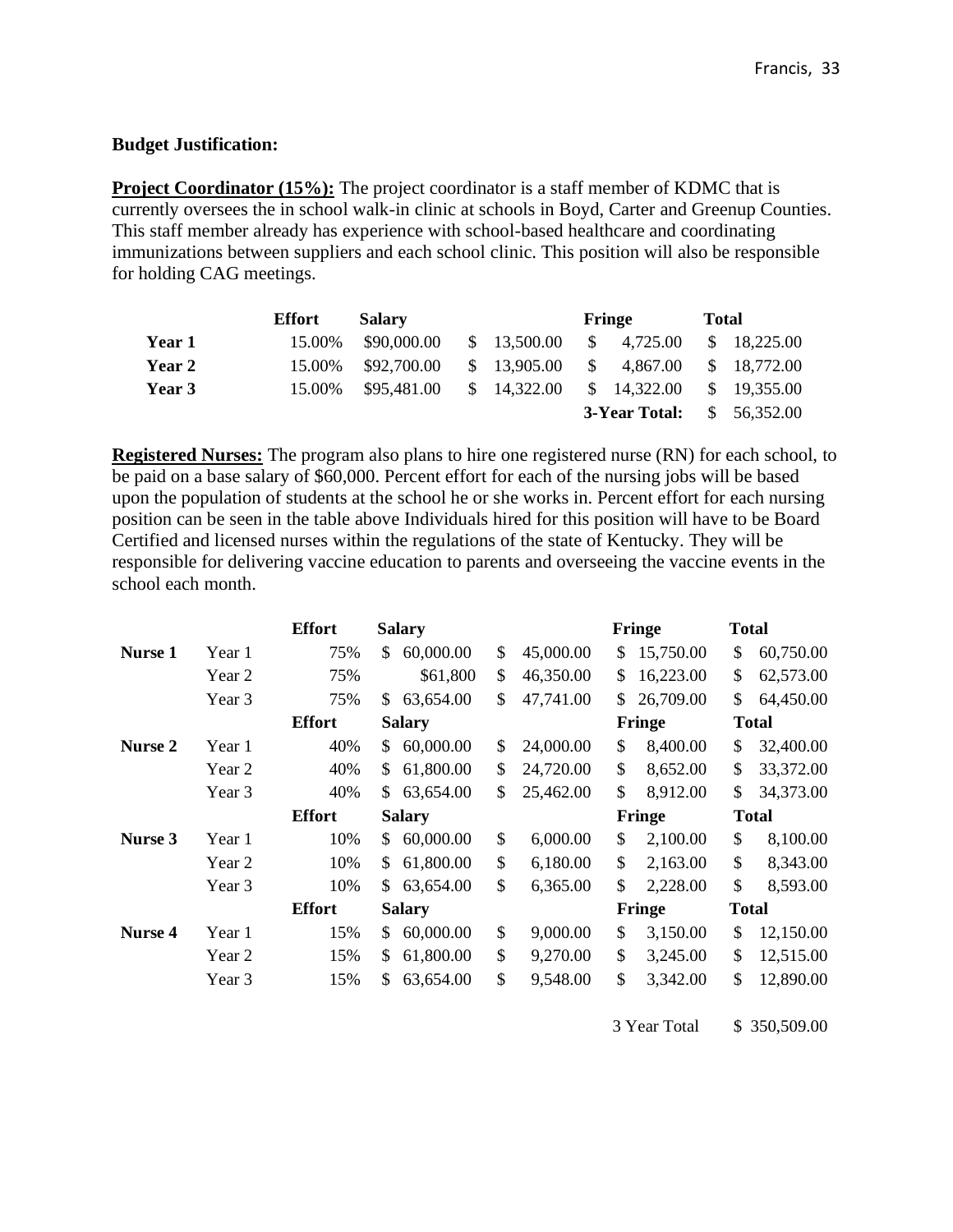**Data Analyst (10%):** This program will also provide salary support to an existing data analyst staff member within KDMC This individual will have experience in using Epic to produce data reports about quality measures such as patient vaccination. This individual will utilize Epic software to demonstrate the impact of the program compared to historical rates of vaccination within each county/region and create data reports for the school nurses and program coordinator on a bi-annual basis.

|               | <b>Effort</b> |     | <b>Salary</b> |              |          | Fringe       |          | <b>Total</b> |           |
|---------------|---------------|-----|---------------|--------------|----------|--------------|----------|--------------|-----------|
| Year 1        |               | 10% | \$70,000.00   | S.           | 7,000.00 | \$.          | 2,450.00 | <sup>S</sup> | 9,450.00  |
| <b>Year 2</b> |               | 10% | \$72,100.00   | <sup>S</sup> | 7,210.00 | <sup>S</sup> | 2,524.00 | <sup>S</sup> | 9.734.00  |
| Year 3        |               | 10% | \$74,263.00   | $\mathbb{S}$ | 7,426.00 | S.           | 2,599.00 | \$           | 10,026.00 |
|               |               |     |               |              |          | 3-Year Total |          |              | \$29,210  |

**Travel:** The program will budget for travel to several training opportunities throughout the three-year program. The program coordinator will travel to a Project Directors Meeting annually. In years 2 and three, the data analyst and project coordinator will travel for a Regional training. Each of these trainings are located in Washington D.C. Costs of travel will be paid to the project manager for the Project Directors Meeting and the project coordinator and data analyst for regional trainings.

|                          | <b>Year 1</b> | <b>Year 2</b> | Year 3     |
|--------------------------|---------------|---------------|------------|
| <b>Project Directors</b> |               |               |            |
| <b>Meeting</b>           | \$1,000.00    | \$1,000.00    | \$1,000.00 |
| <b>Regional Training</b> | S             | \$1,900.00    | \$1,900.00 |
|                          |               | 3-Year        |            |
|                          |               | <b>Total</b>  | \$6,800.00 |

**Research Incentives**: Some incentives will be used to encourage parents to complete surveys after delivery of educational events. Each semester, there will be a drawing for a \$100 Visa gift card. Over three years, this will total \$600.

**Equipment:** The applicant organization will provide a laptop for each of the school nurses to use within their schools to communicate effectively with KDMC leadership and use Epic to log administered vaccines. These will cost \$600 per unit for a 3-year total of \$1,200.

**Supplies:** A large share of the budget will be spent on HPV vaccines. While the federal Vaccines for Children Program will cover a majority of the vaccine costs, the applicant organization will pay for 10 students to receive both the initial and final dose of the vaccine each month. Over three years, this will total 420 vaccines. As of April 1, 2022, HPV vaccines cost \$206.50. Other costs related to vaccine administration include needles, gloves, alcohol swabs and bandages.

Supplies needed include printed infographics and consent forms to be distributed at information sessions and sent home with students. This cost is expected to be higher in the first year of the program when there may be more interest and more students and parents are being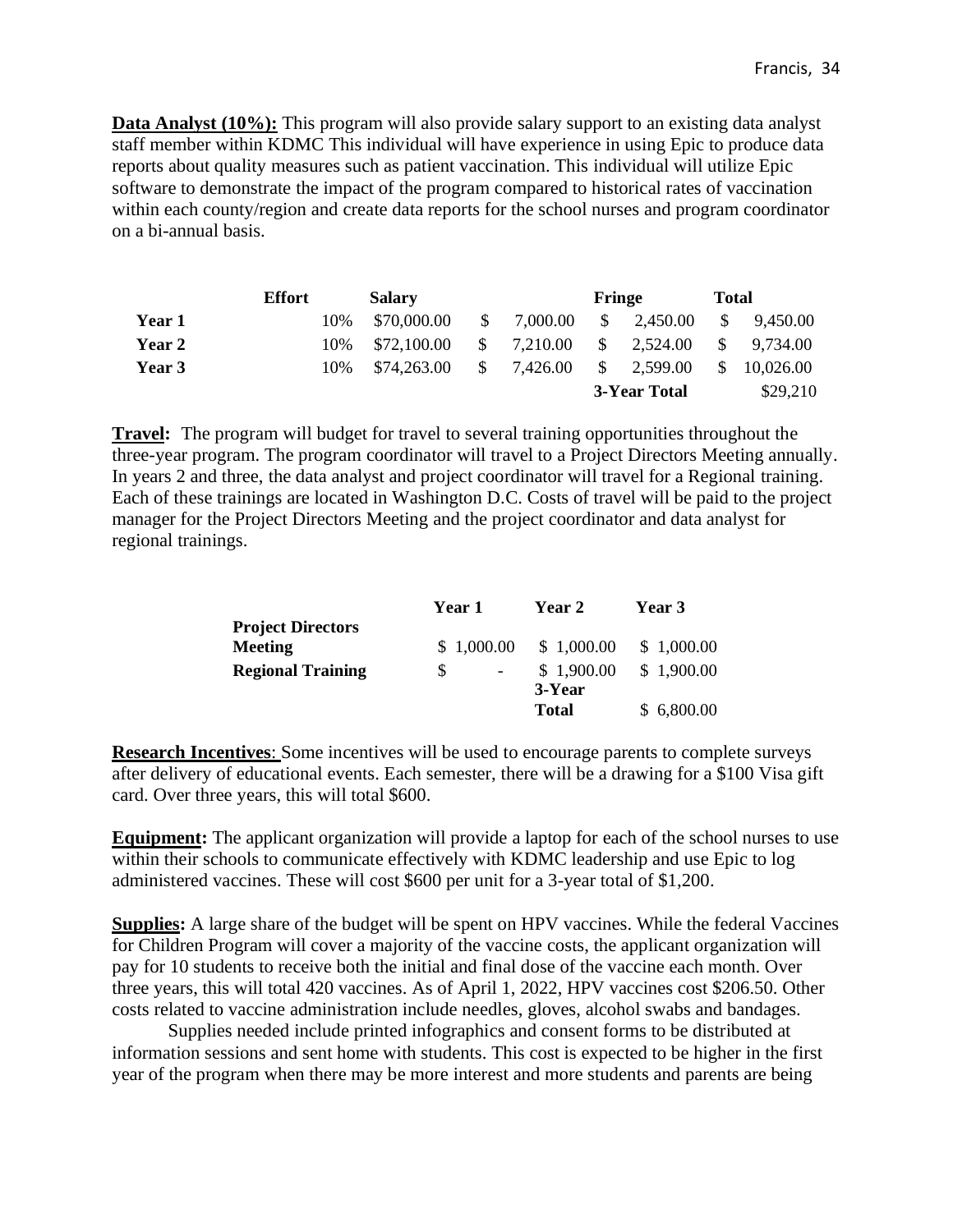reached. In the second and third year of the program, fewer students will be new to the program, so printing costs will be reduced.

| Vaccines (140 per year) | \$29,127 | \$29,127     | \$29,127 |
|-------------------------|----------|--------------|----------|
| Needles $(\$0.20)$      | \$85     | \$85         | \$85     |
| Gloves $(\$0.12)$       | \$180    | \$60         | \$60     |
| Alcohol swabs (\$0.16)  | \$240    | \$80         | \$80     |
| Bandages (\$0.10)       | \$150    | \$50         | \$50     |
| Printing                | \$950    | \$235        | \$235    |
|                         |          | 3-Year Total | \$90,006 |

**Indirect costs:** The facilities and administrative cost rate has been negotiated by the KDMC system at 35%. Over the three-year grant, this will total \$167,479.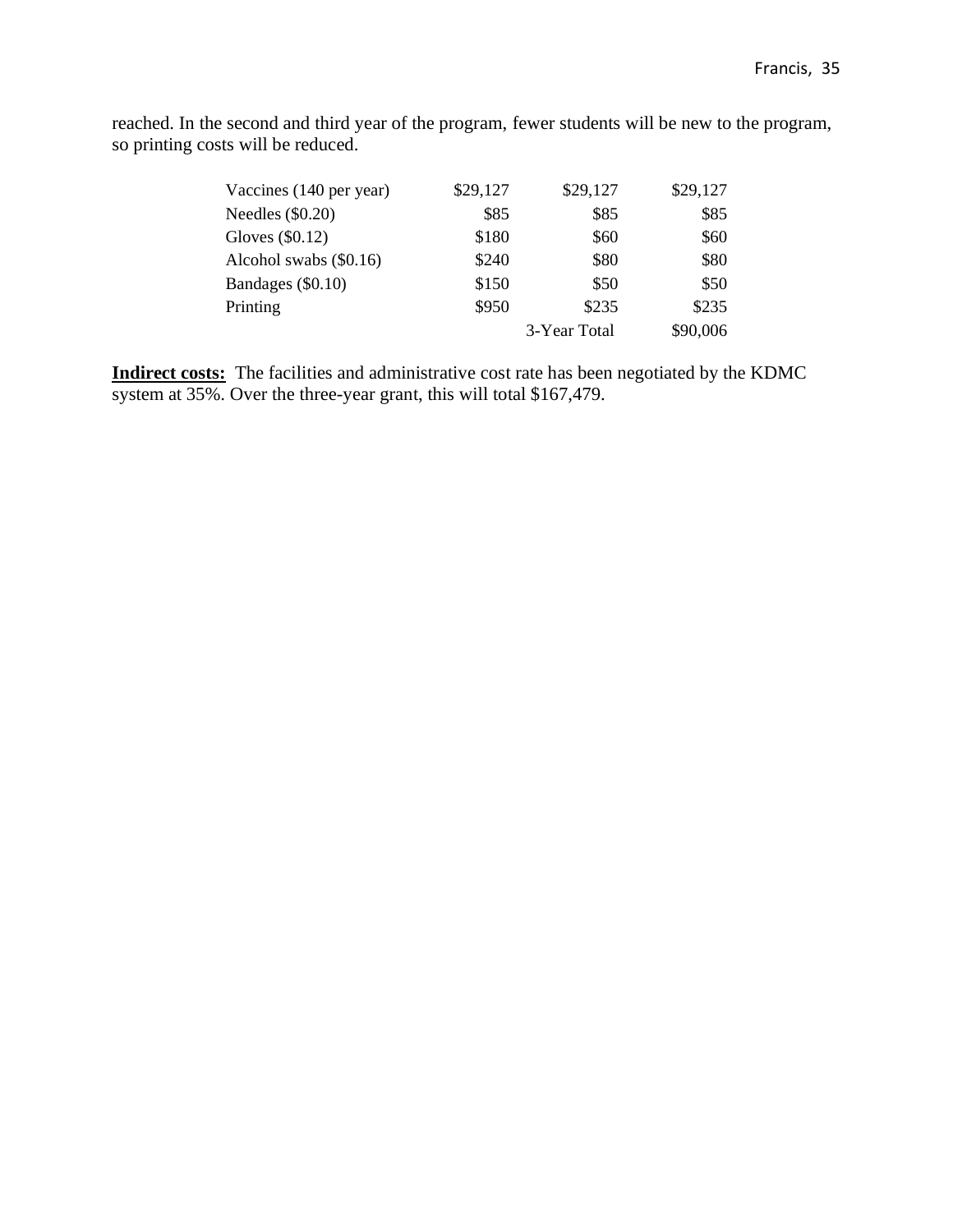# **Logic Model:**

|                                                 |                                                                                                                                                                                                                                                                                                                                                   |                                                                                                                                                                    | Long                                                                                           |
|-------------------------------------------------|---------------------------------------------------------------------------------------------------------------------------------------------------------------------------------------------------------------------------------------------------------------------------------------------------------------------------------------------------|--------------------------------------------------------------------------------------------------------------------------------------------------------------------|------------------------------------------------------------------------------------------------|
|                                                 |                                                                                                                                                                                                                                                                                                                                                   |                                                                                                                                                                    |                                                                                                |
|                                                 |                                                                                                                                                                                                                                                                                                                                                   |                                                                                                                                                                    | Decreased                                                                                      |
| education                                       |                                                                                                                                                                                                                                                                                                                                                   |                                                                                                                                                                    | rates of HPV                                                                                   |
| sessions per                                    | e of HPV,                                                                                                                                                                                                                                                                                                                                         |                                                                                                                                                                    | infection                                                                                      |
| year (2 per                                     | cervical                                                                                                                                                                                                                                                                                                                                          | vaccine                                                                                                                                                            |                                                                                                |
| semester)                                       | cancer                                                                                                                                                                                                                                                                                                                                            | initiation                                                                                                                                                         | Lower rates                                                                                    |
|                                                 | and HPV                                                                                                                                                                                                                                                                                                                                           |                                                                                                                                                                    | of HPV                                                                                         |
| Minimum 10                                      | vaccines                                                                                                                                                                                                                                                                                                                                          | Increased                                                                                                                                                          | related                                                                                        |
| informal                                        |                                                                                                                                                                                                                                                                                                                                                   | rate of                                                                                                                                                            | cancer,                                                                                        |
| education                                       | Increased                                                                                                                                                                                                                                                                                                                                         | <b>HPV</b>                                                                                                                                                         | including                                                                                      |
|                                                 | access to                                                                                                                                                                                                                                                                                                                                         | vaccine                                                                                                                                                            | cervical                                                                                       |
|                                                 | <b>HPV</b>                                                                                                                                                                                                                                                                                                                                        |                                                                                                                                                                    | cancer                                                                                         |
|                                                 |                                                                                                                                                                                                                                                                                                                                                   |                                                                                                                                                                    |                                                                                                |
|                                                 |                                                                                                                                                                                                                                                                                                                                                   |                                                                                                                                                                    |                                                                                                |
| <b>HPV</b> vaccine                              |                                                                                                                                                                                                                                                                                                                                                   |                                                                                                                                                                    |                                                                                                |
|                                                 |                                                                                                                                                                                                                                                                                                                                                   |                                                                                                                                                                    |                                                                                                |
|                                                 |                                                                                                                                                                                                                                                                                                                                                   |                                                                                                                                                                    |                                                                                                |
|                                                 |                                                                                                                                                                                                                                                                                                                                                   |                                                                                                                                                                    |                                                                                                |
|                                                 |                                                                                                                                                                                                                                                                                                                                                   |                                                                                                                                                                    |                                                                                                |
|                                                 |                                                                                                                                                                                                                                                                                                                                                   |                                                                                                                                                                    |                                                                                                |
|                                                 |                                                                                                                                                                                                                                                                                                                                                   |                                                                                                                                                                    |                                                                                                |
|                                                 |                                                                                                                                                                                                                                                                                                                                                   |                                                                                                                                                                    |                                                                                                |
|                                                 |                                                                                                                                                                                                                                                                                                                                                   |                                                                                                                                                                    |                                                                                                |
|                                                 |                                                                                                                                                                                                                                                                                                                                                   |                                                                                                                                                                    |                                                                                                |
|                                                 |                                                                                                                                                                                                                                                                                                                                                   |                                                                                                                                                                    |                                                                                                |
|                                                 |                                                                                                                                                                                                                                                                                                                                                   |                                                                                                                                                                    |                                                                                                |
| <b>Activities</b><br>Creation of<br>Creation of | <b>Outputs</b><br>4 formal<br>Development<br>of educational<br>programming<br>Meeting with<br>sessions (5<br>per semester)<br>Meeting with<br>Distribution of<br>parent groups<br>infographics<br>Distribution/co<br>llection of<br>vaccine<br>consent forms<br>schedule/plan<br>educational<br>Once per<br>month in-<br>school<br>vaccine clinic | <b>Short</b><br>Increased<br>knowledg<br>vaccines<br>Increased<br>perceived<br>susceptib<br>ility to<br><b>HPV</b><br>Increased<br>perceived<br>severity<br>of HPV | <b>Outcomes -- Impact</b><br><b>Medium</b><br>Increased<br>rate of<br><b>HPV</b><br>completion |

#### **Assumptions**

Nurses can be hired for program activities Health Belief Model is useful in addressing vaccine behavior Parents act in best interest of children

# **External Factors**

Policy affecting RN powers CDC recommendations to HPV vaccine schedule